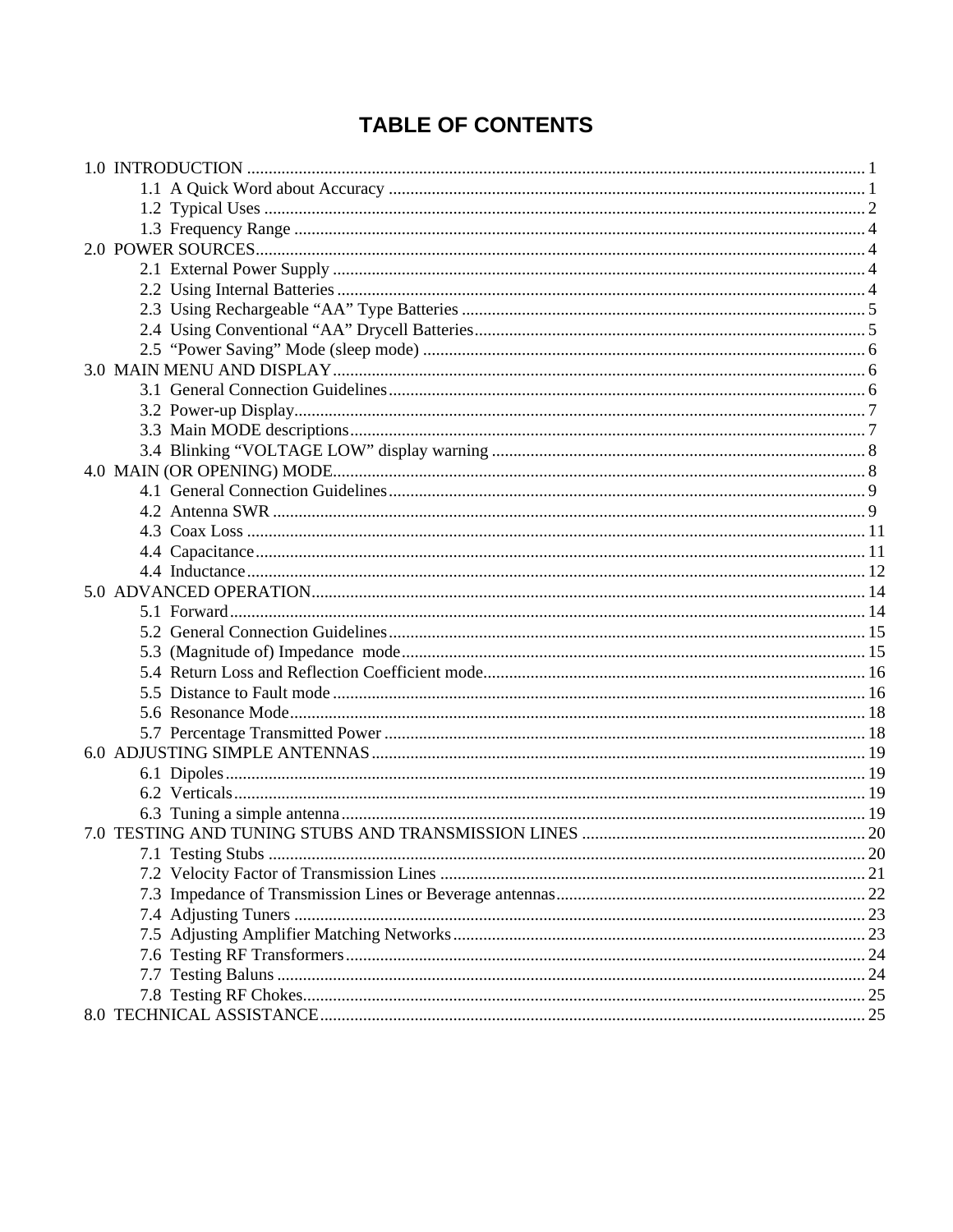# **1.0 INTRODUCTION**

**Attention:** Read section 2.0 before attempting to use this product. Incorrect power supply voltages or excessive external voltages applied to the ANTENNA connector will damage this unit.

# **Description**

The MFJ-259B RF analyzer is a compact battery powered RF impedance analyzer. This unit combines four basic circuits; a 1.8-170 MHz variable frequency oscillator, a frequency counter, a 50 ohm RF bridge, and an eight-bit micro-controller. This unit makes a wide variety of useful antenna or impedance measurements, including coaxial cable loss and distance to an open or short.

Primarily designed for analyzing 50 ohm antenna and transmission line systems, the MFJ-259B also measures RF impedances between a few ohms and several hundred ohms. It also functions as a signal source and frequency counter. The frequency range of impedance measurement is 1.8 to 170 MHz, in six overlapping bands.

# **1.1 A Quick Word about Accuracy**

Inexpensive impedance meters have limitations. The following text details several common problems and reasons they occur.

**Measurement errors.** Unreliable readings are rooted in three primary areas:

- 1.) Signal ingress from external RF sources, usually strong AM broadcast stations.
- 2.) Diode detector and A/D converter errors.
- 3.) The impedance of connectors, connections, and lead lengths.

**Virtually all low cost impedance meters use broad-band voltage detectors.** The reason virtually all analyzers use broadband detectors is cost. Narrow band detectors are very expensive, since the detector system would have to use at least one selective gain-stable receiver. Narrow band detectors would price antenna and impedance analyzers far outside the price range of most casual users.

Broadband detectors are sensitive to out-of-band external voltages, and solutions to most out-of-band interference are not simple. Common low-pass or band-pass filters behave like small transmission lines of varying impedances on different frequencies. Low-pass or high-pass filters change impedance and SWR readings, just as an additional section of transmission line would. This modification of impedance caused by filters severely limits their usefulness.

One solution to this problem (often mentioned by users) is to increase internal generator power. Unfortunately the power required to operate a clean, harmonic-free broadband VFO system greatly reduces battery life. In this unit, more than 70% of the total battery drain (-150 mA) is used to produce the low harmonic distortion test signal.

Most RF interference problems occur on lower frequencies, since high power AM broadcast signals couple well into large antennas (especially 160 meter verticals). MFJ offers an adjustable filter that attenuates all offfrequency signals while having virtually no small effect on measurements between 1.8 and 30 MHz. Properly used, this adjustable filter reduces external interference while having nearly no measurable effect on desired measurements.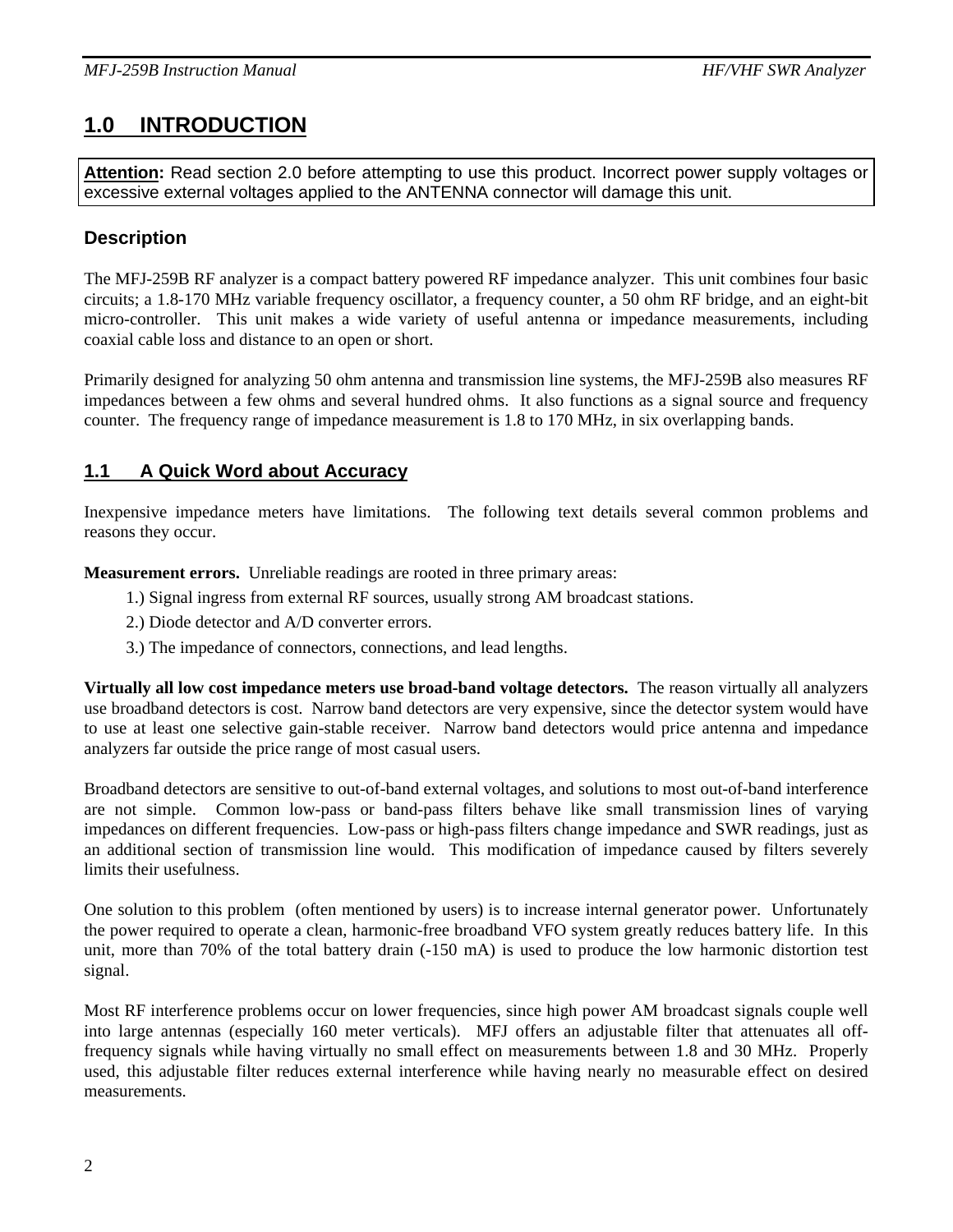**Component limitations are another source of inaccuracy.** Diodes detecting very small voltages are nonlinear. The accuracy of the MFJ-259B is enhanced by the use of special microwave zero-bias Schottky detectors with matching compensating diodes. Each unit is individually compensated to provide the best possible linearity with both high and low impedance loads, making the A/D converter's  $1/2$  percent resolution the primary limitation.

**Connection lengths are another problem.** Connection lengths between components in the bridge and the bridge and output connector upset readings, especially when the impedance is very high or very low. The MFJ-259B minimizes this problem by using surface mount low capacitance microwave components with nearly zero lead length.

Unlike instruments that present readings outside the reliable range as exact numbers, the MFJ-259B gives a display warning. If (Z>650) appears on the display, the impedance is greater than 650 ohms and outside the reliable instrument range.

# **1.2 Typical Uses**

### **The MFJ-259B can be used to adjust, test, or measure the following***:* Antennas: ...................................SWR, impedance, reactance, resistance, resonant frequency, and bandwidth Antenna tuners:..........................SWR, bandwidth, frequency Amplifiers:.................................Input and output matching networks, chokes, suppressors, traps, and components Coaxial transmission lines:........SWR, length, velocity factor, approximate Q and loss, resonant frequency, and impedance Filters:........................................SWR, attenuation, and frequency range Matching or tuning stubs: ..........SWR, approximate Q, resonant frequency, bandwidth, impedance Traps: .........................................Resonant frequency and approximate Q Tuned Circuits: ..........................Resonant frequency and approximate Q Small capacitors:........................Value and self-resonant frequency RF chokes and inductors:...........Self resonant frequency, series resonance, and value Transmitters and oscillators:......Frequency

### **The MFJ-259B measures and displays the following:**

| Cable length (feet)             | Impedance phase (degrees) | Resonance (MHz)             |
|---------------------------------|---------------------------|-----------------------------|
| Cable Loss $(dB)$               | Inductance (uH)           | Return loss (dB)            |
| Capacitance $(pF)$              | Reactance or X (ohms)     | Signal Frequency (MHz)      |
| Impedance or Z magnitude (ohms) | Resistance or R (ohms)    | SWR (referenced to 50 ohms) |

**The MFJ-259B is useful as a non-precision signal source.** It provides a relatively pure (harmonics better than -25 dBf) signal of approximately 3 Vpp (approximately 20 milliwatts) into 50 ohm loads. The MFJ-259B internal source impedance is 50 ohms.

**Note:** A more complete description of the MFJ-259B's features and proper measurement methods can be found by reading the sections on the particular measurement you wish to make. Consult the table of contents for the various applications.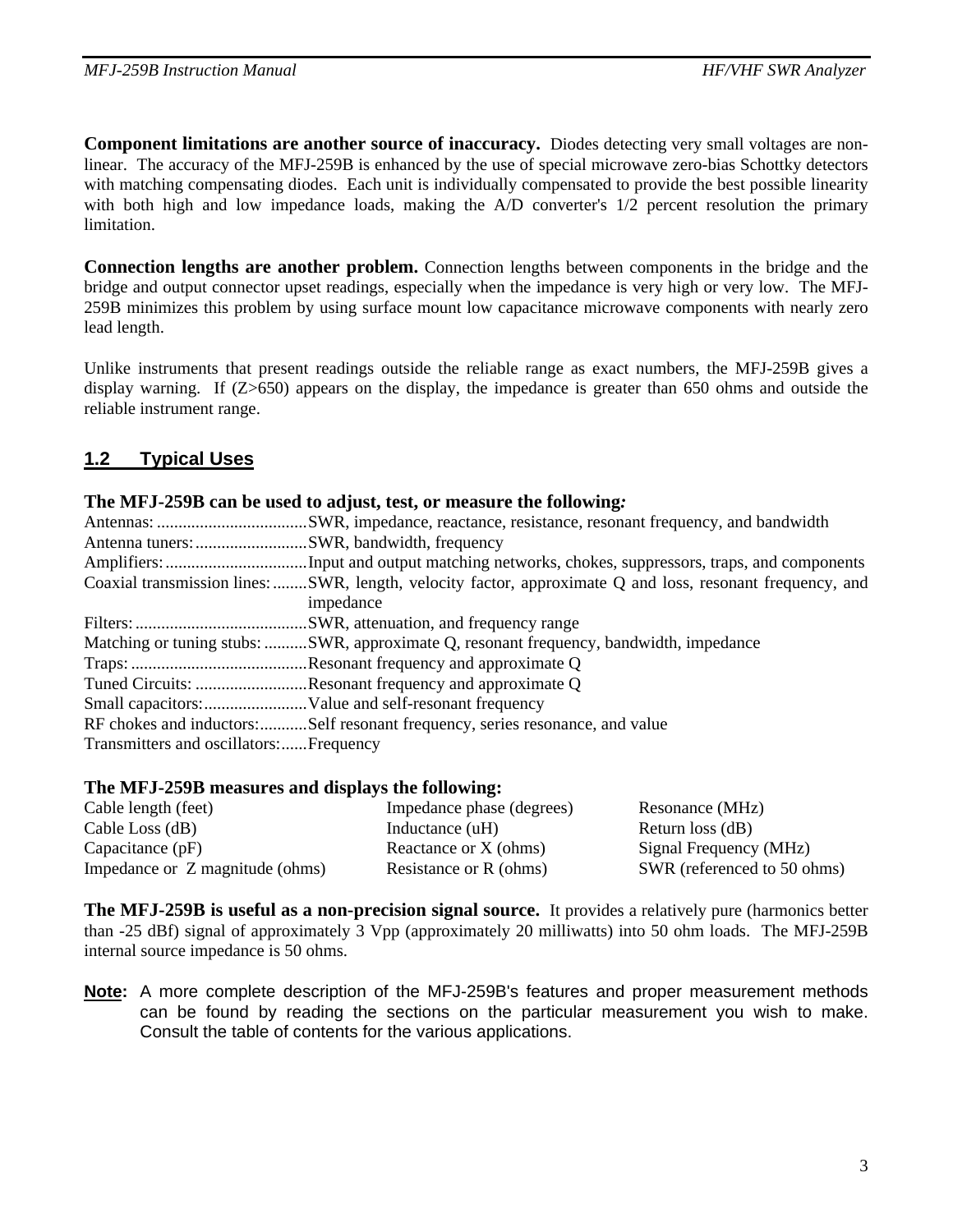# **1.3 Frequency Range**

The **FREQUENCY** switch selects the following internal oscillator frequency ranges. (A small overlap outside each range is provided):

1.8 - 4 MHz 27 - 70 MHz 4 - 10 MHz 70 - 114 MHz 10 - 27 MHz 114- 170 MHz

# **2.0 POWER SOURCES**

*+ Read this section before connecting this device to any power source. Improper connections or incorrect voltages may cause damage to this product!*

# **2.1 External Power Supply**

*MFJ has an optional power supply, the MFJ-1315, that satisfies all external supply requirements. We recommend only using this supply.*

Voltage must be more than 11 volts, and preferably less than 16 volts, when the unit is on and operating. Maximum "sleep mode" and "OFF" voltage (when the power supply is lightly loaded by this unit) is 18 volts. The supply must be reasonably well filtered. The supply must *not* have a grounded positive lead!

The MFJ-259B can be used with an external low voltage dc supply's (MFJ-1315 AC adapter recommended). The ideal supply voltage is 14.5 volts dc, but the unit will function with voltages between 11 and 18 volts. The current demand is 150 mA maximum. (Be sure you read the battery instructions if you use also install batteries!)

The MFJ-259B has a recessed 2.1 mm power-type receptacle near the RF connectors. This receptacle is labeled **"POWER 12VDC"**.

The outside conductor of the **POWER** receptacle is negative, the center conductor positive.

Inserting a power plug in the "**POWER 12VDC"** receptacle disables internal batteries as a power source. Internal batteries, although disabled for operating power by inserting a power supply plug, can still be trickle charged.

### **WARNING: REVERSE POLARITY OR EXCESSIVE VOLTAGE CAN DAMAGE OR DESTROY THE MFJ-259B. NEVER APPLY MORE THAN 18 VOLTS, NEVER USE AC OR POSITIVE GROUND SUPPLIES!**

# **2.2 Using Internal Batteries**

When batteries are initially installed, a small black-plastic internal jumper must be re-positioned or checked for proper position. The battery setting jumper is located inside the unit at the top of the printed circuit board near the area of the OFF-ON switch and power connector. This jumper is accessed by removing eight screws along the both sides of the MFJ-259B. After the cover mounting screws are removed, remove the entire back cover. The black plastic jumper fits over two of three adjacent pins. It must be properly positioned for the type of battery used (either rechargeable or non-rechargeable).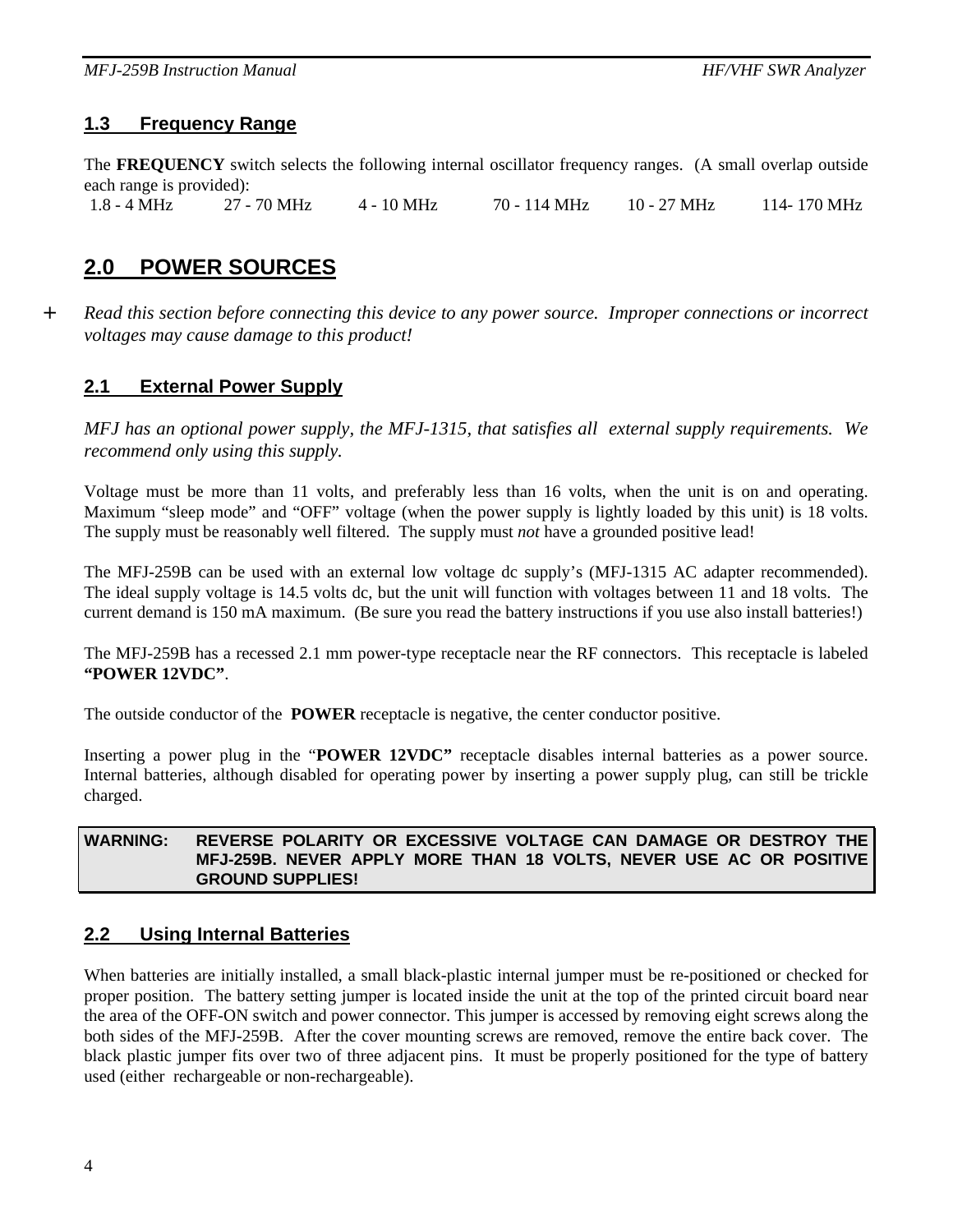For battery replacement, batteries are accessed by removing the MFJ-259B's small rear panel. The battery cover is secured by 2 Phillips head screws.

# **2.3 Using Rechargeable "AA" Type Batteries**

### **CAUTION: Avoid using external power sources having less than 13 volts if rechargeable batteries are installed. If external supply voltage is too low, the charger will not work properly and batteries will eventually discharge. We recommend charging batteries with the MFJ-259B power switch off, with enough charging time to establish full battery charge (at least ten hours).**

When using rechargeable batteries, an external supply that remains between 14 and 18 volts should be used. Typical battery charging current is 10-20 mA through an internal charging system. The internal charger trickle charges internal batteries any time a proper external voltage is applied, even when the MFJ-259B is turned off. The MFJ-1315 supply fulfills all power supply requirements.

When using rechargeable batteries, the internal black plastic jumper located inside the cover (near the external power jack on the circuit board) must be set to the proper position. If it is not set to the proper position, the batteries will not charge. With rechargeable batteries, the internal charger jumper located on the printed circuit board near the power jack should be set like this:



# **2.4 Using Conventional "AA" Drycell Batteries**

Try to use good quality alkaline batteries. Conventional batteries will work fine, but good quality alkaline batteries offer less risk of battery leakage and equipment damage and usually provide longer service and shelf life.

If you use any type of non-rechargeable dry cell battery, *remove weak batteries immediately*. Batteries must be removed before storing this unit for extended periods of time (longer than one month).

### **WARNING: WHEN USING CONVENTIONAL NON-RECHARGEABLE BATTERIES, THE CHARGING SYSTEM MUST BE DEFEATED!**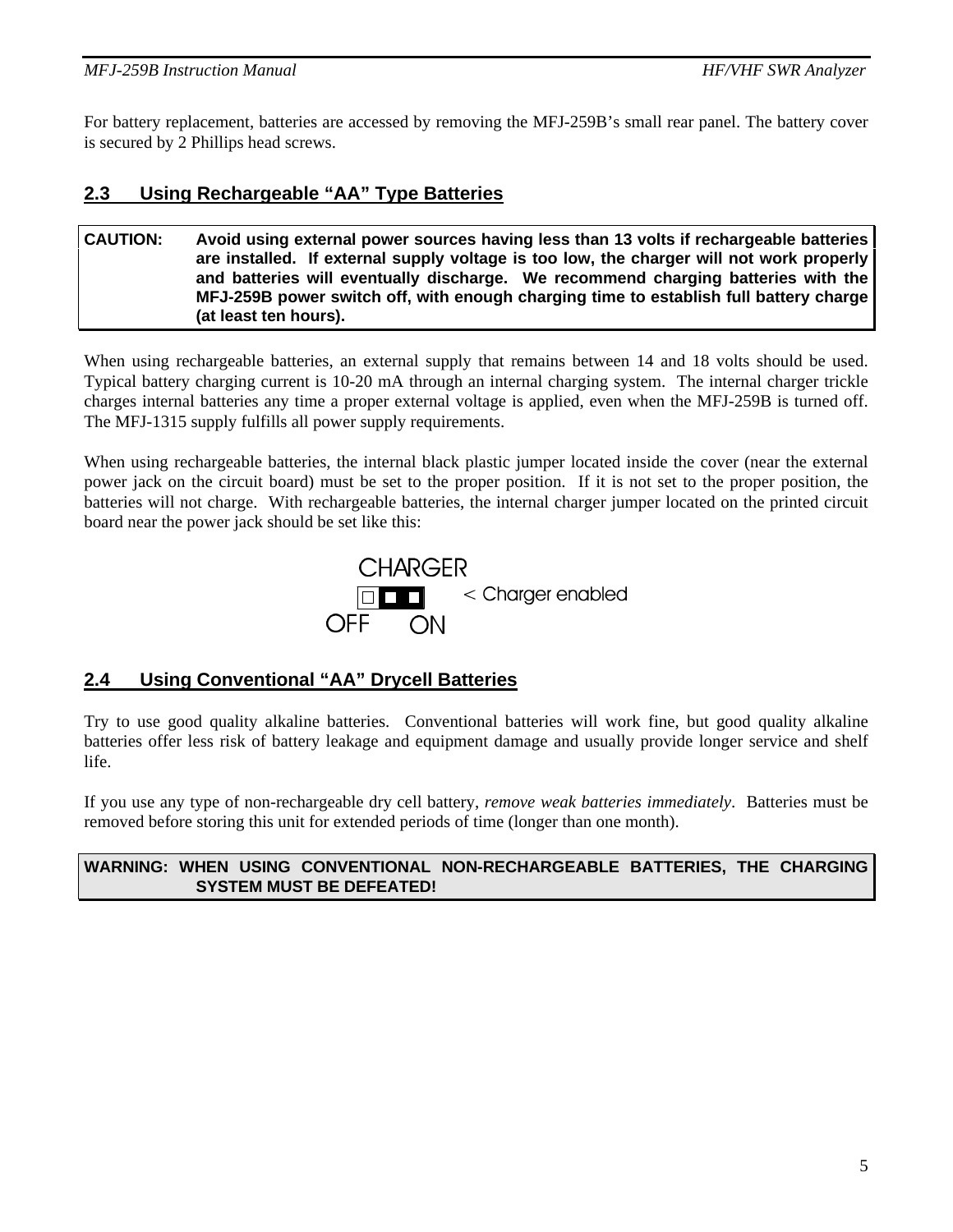When using conventional non-rechargeable batteries, the internal jumper located on the printed circuit board near the power jack *must be* set like this:



# **2.5 "Power Saving" Mode (sleep mode)**

The operating current drain of the MFJ-259B is approximately 150 mA.

Battery life is extended by using an internal "Power Saving" mode. "Sleeping" battery drain is less than 15 mA. If you do not make **MODE** switch changes, or change frequency more than 50 kHz during any two minute time period, a power saving (Sleep) mode begins. "Sleeping" is indicated by a blinking **"SLP"** message in the display's lower right corner, as shown here:

To wake the unit up, momentarily press the **"MODE"** or **"GATE"** button.

Disable the "Power Saving" mode by pressing and holding the **"MODE"** button before power is applied (or before the "**POWER"** button on the unit is turned on). You must hold the **"MODE"** button and only release it after the copyright message appears.

If the "Power Saving" mode is successfully disabled on power up, when the **"MODE"** button is released the display will momentarily indicate:

Power Saving OFF

# **3.0 MAIN MENU AND DISPLAY**

#### **WARNING: NEVER APPLY RF OR ANY OTHER EXTERNAL VOLTAGES TO THE ANTENNA PORT OF THIS UNIT. THIS UNIT USES ZERO BIAS DETECTOR DIODES THAT MAY BE DAMAGED BY EXTERNAL VOLTAGES. READ SECTION 2.0 BEFORE APPLYING POWER TO THIS UNIT! INCORRECT SUPPLY VOLTAGES CAN ALSO DAMAGE THIS UNIT.**

# **3.1 General Connection Guidelines**

The **"ANTENNA"** connector (SO-239 type) on the top of the MFJ-259B provides the RF measurement output connection. This port is used for SWR or other RF measurements, with the exception of the Frequency Counter mode.

The **"POWER"** connector (2.1 mm type) is described in section 2.0. Be sure to read section 2.0 before operating this unit, since incorrect power supplies can damage this unit.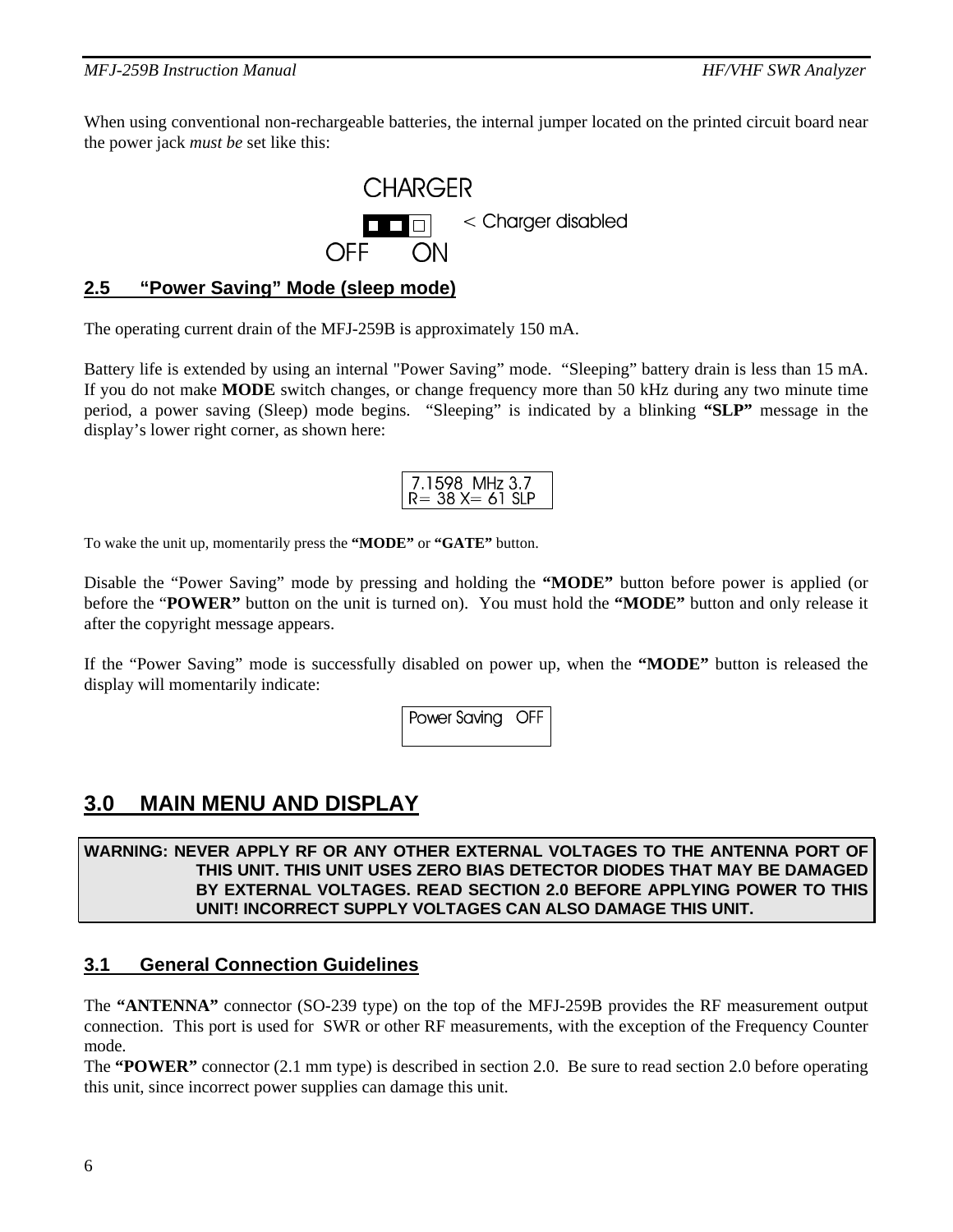The "FREQUENCY COUNTER INPUT" connector (BNC type) is for use as a frequency counter only. It is described in section 4.x.

**Note:** The following is a description of the opening or default menu used by the MFJ-259B. This unit also has an advanced user section in section 4.0.

# **3.2 Power-up Display**

After turning on the **"POWER"** switch, or after applying external power with the **"POWER"** switch on, a sequence of messages appears on the display.

The first message is a program version, this "VER" number indicates the software version.

| <b>MFJ-259B</b><br>Rev. 2.00 |
|------------------------------|
|                              |

The second message is the software copyright date.

| <b>MFJ Enterprises</b><br>$(C)$ 1998 |
|--------------------------------------|
|--------------------------------------|

**Note:** Holding the **"mode"** button in continuously before applying power or turning the **"POWER"** switch on, and continuing to hold the **"MODE"** button down until the copyright message appears, causes a "POWER SAVING OFF" message to appear just as the **"MODE"** button is released. This message appears just before the voltage check. This message confirms the battery saving "sleep mode" has been disabled.

The third message is a voltage check. It displays the operating voltage, indicating battery charge or external power supply voltage.

Voltage Low 9.5V

Voltage OK 14.7V <u>TETTŠE TETTET</u>

The final power-up display is the "working" display described in 3.2 (Impedance R&X) below.

Two panel meters indicate SWR and Impedance of loads connected to the **"ANTENNA"** port.

If you press the **"MODE"** button, the mode changes. After releasing the **"MODE"** button, the display will show the proper data for the new mode. The five main (or opening) menu modes are described below.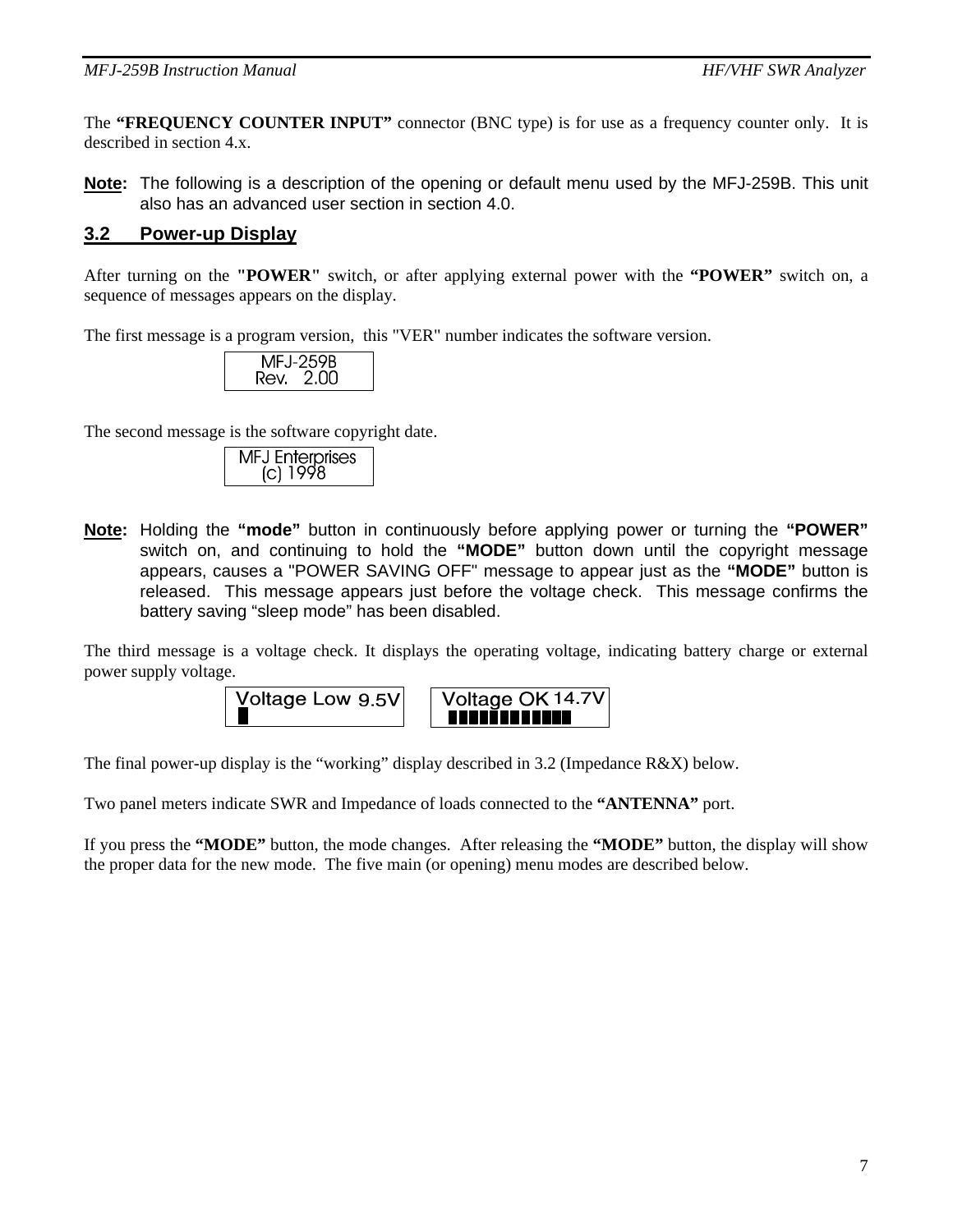# **3.3 Main MODE descriptions**

If the "**MODE**" button is momentarily pressed during normal main (or opening) mode operation, the MFJ-259B changes display modes. When the mode first switches, the measurement mode comes up on the screen for a few seconds. The five display modes are described below:

**Impedance R&X** is the initial power-up mode. In this mode, the MFJ-259B LCD (liquid crystal display, with numbers and letters) shows frequency in MHz, SWR, the resistive part of load impedance  $(R=)$ , and the reactive part of load impedance  $(X=)$ . The IMPEDANCE meter displays the complex impedance  $(Z$  in ohms), and the SWR meter displays SWR.

**Coax Loss**, the second mode, is reached by pressing the **"MODE"** button once. The liquid crystal display (LCD) indicates the test frequency and approximate loss of any 50 ohm coaxial cable, 50 ohm attenuator pad, or 50 ohm transformer or balun (for differential mode current only). In this mode, the 50 ohm device or cable under test must not be connected or terminated by a load resistance at the far end. If the device under test is terminated, measured loss will be higher than actual loss.

**Capacitance in pF** is the third mode. The LCD shows measurement frequency, capacitive reactance  $(Xc=)$  in ohms, capacitance  $(C=)$  in picofarads or pF. The Impedance meter indicates reactance in ohms, and the SWR meter displays SWR.

**Inductance in uH** is the fourth mode. The digital display indicates measurement frequency, capacitive reactance  $(X<sup>l</sup>=)$  in ohms, inductance  $(L=)$  in microhenries or  $\mu$ H. The Impedance meter indicates reactance in ohms, the SWR meter displays SWR.

**Freq. Counter** is the fifth and final function of the main mode. The BNC connector labeled FREQUENCY COUNTER INPUT should connect to the RF sample you want to measure. The sensitivity of this port ranges from 10 millivolts at 1.7 MHz to 100 millivolts at 180 MHz. The **"GATE"** button controls the gate time of the frequency counter. Longer gate times are accompanied by additional digits in the display, increasing counter resolution.



### **WARNING: NEVER APPLY MORE THAN TWO VOLTS OF PEAK VOLTAGE, OR ANY DC VOLTAGE, TO THE FREQUENCY COUNTER BNC PORT.**

# **3.4 Blinking "VOLTAGE LOW" display warning**

If supply or battery operating voltage is less than eleven volts, a blinking "**VOLTAGE LOW**" warning is displayed. Pressing the "**MODE"** button during a low voltage warning will disable the warning, and allow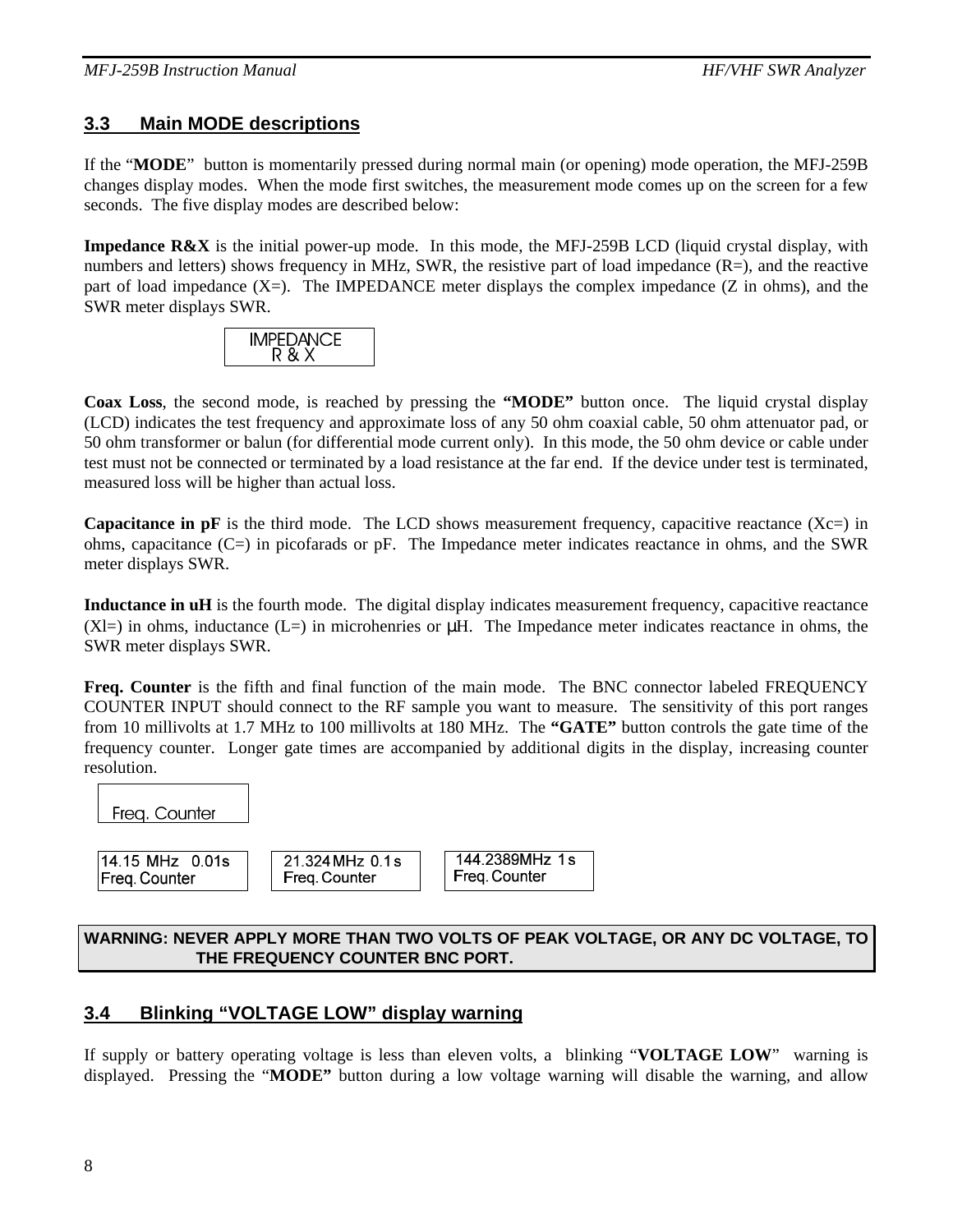operation with low supply voltage. Readings might not be reliable when operating with supply voltages of under 11 volts.



# **4.0 MAIN (OR OPENING) MODE**

### **WARNING: NEVER APPLY RF OR ANY OTHER EXTERNAL VOLTAGES TO THE ANTENNA PORT OF THIS UNIT. THIS UNIT USES ZERO BIAS DETECTOR DIODES THAT ARE EASILY DAMAGED BY EXTERNAL VOLTAGES OVER A FEW VOLTS. BE SURE THE POWER SUPPLY IS CORRECT, AS DESCRIBED IN SECTION 2.0, BEFORE OPERATING THIS UNIT.**

A basic understanding of transmission line and antenna behavior and terminology is very important in understanding information provided by the MFJ-259B. Most explanations are available in the ARRL Handbooks, and they should suffice for amateur applications. Avoid relying on popular rumor, or unedited, poorly edited, or self-edited handbooks or articles.

# **4.1 General Connection Guidelines**

The "**ANTENNA"** connector (SO-239 type) on top of the MFJ-259B provides the RF measurement output connection. This port is used to measure SWR or perform other RF impedance measurements, with the exception of the Frequency Counter mode.

### **WARNING: NEVER APPLY EXTERNAL VOLTAGES OR RF SIGNALS TO THE ANTENNA CONNECTOR.**

Remember to use proper RF connections. Keep leads as short as possible when measuring components or any system or device that is not a 50 ohm coaxial system. When measuring 50 ohm coaxial systems or antennas, interconnecting transmission lines may modify impedance and SWR. Use properly constructed 50 ohm coaxial cables of known quality to avoid errors.

# **4.2 Antenna SWR**

To measure SWR of an antenna or antenna tuner input:

- a.) If the antenna does not use a dc grounded feed system, momentarily short the antenna lead from shield to center. This prevents static charges from damaging the MFJ-259B's zero bias detector diodes.
- b.) Immediately connect (in the case of a non-dc grounded feed system) the antenna lead to the MFJ-259B **"ANTENNA"** connector.
- c.) Set the **"FREQUENCY"** knob to the proper frequency range.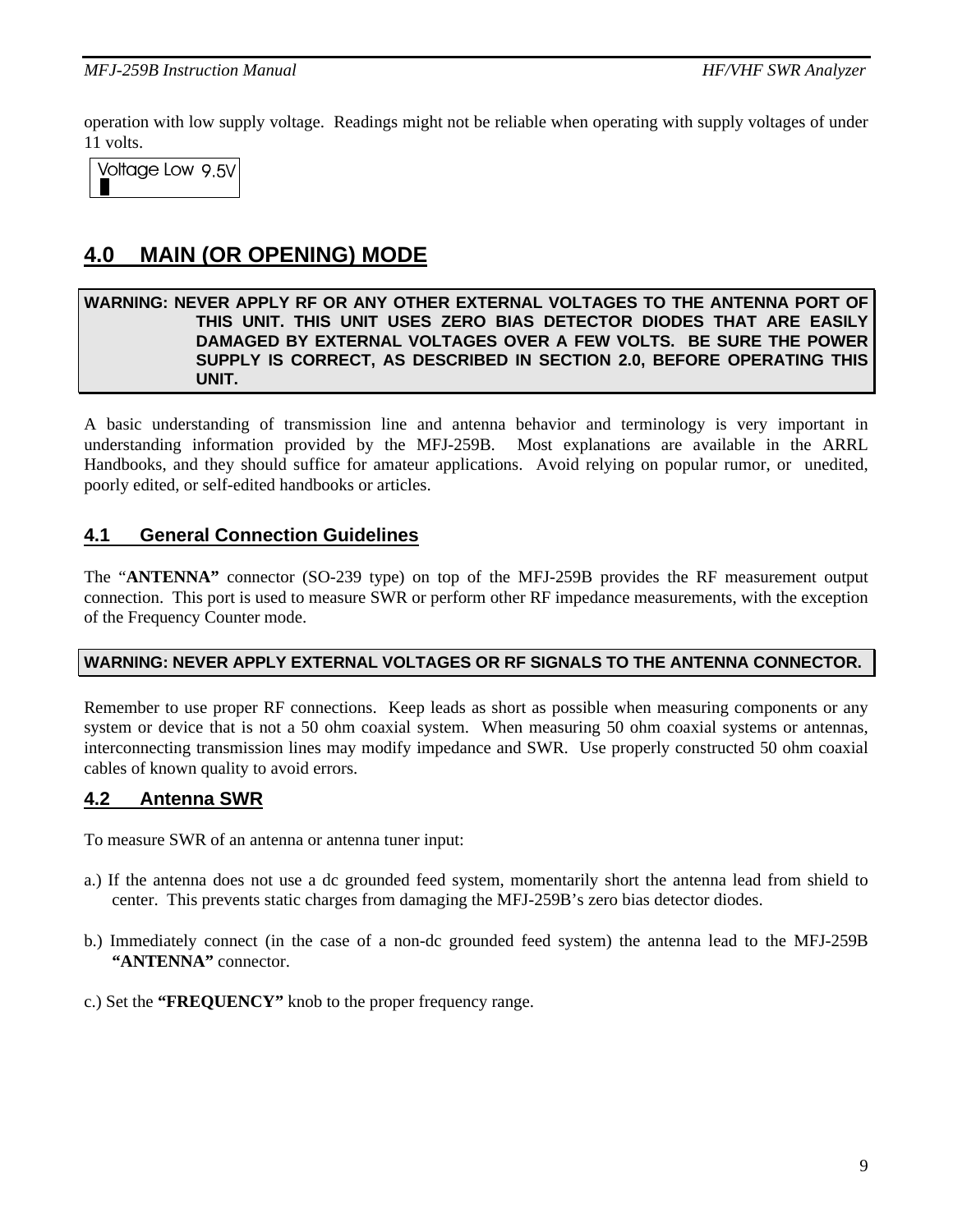- d.) Turn the MFJ-259B **"POWER"** switch on, while watching the display. Battery voltage should be "OK", and indicate more than 11 volts and less than 16 volts.
- e.) The main or opening mode opening menu displays frequency, SWR, resistance, and reactance on the LCD, along with SWR and impedance on the analog meters. In this mode, the resistance (real part) and reactance (imaginary part) of the system impedance is displayed in ohms.

| 7.1598 MHz 3.6         | $14.095$ MHz 7 $>$ 25 |
|------------------------|-----------------------|
| $R = 153$ $X = 62$ SWR | $R(Z>650)$ SWR        |

f.) Adjust the **"TUNE"** knob until the counter displays the desired frequency, or until you find the lowest SWR.

Advanced antenna measurement modes are available and described in section 5.0, but unless you fully understand them we suggest you avoid them. Most advanced features are different ways of displaying the same basic information given in the main or opening mode menu.

### **Antenna hints:**

Display readings are the SWR, impedance and resonant frequency of the antenna system at the point in the system the MFJ-259B is connected. The impedance and resonant frequency (frequency where reactance crosses zero) at the point where this unit is connected might not be the resonant frequency of the antenna itself.

This unit (or any other impedance measuring device) displays the antenna's impedance, 50 ohm SWR, and resonant frequency as modified by transmission line "transformer" actions of the feedline and other components between the antenna and the MFJ-259B. If the line is 50 ohms, this unit will always display the antenna's true SWR, with the exception of a slight reduction in SWR with longer or more lossy feedlines.

- 1.) **RESONANT FREQUENCY** is where reactance is zero ohms, or in some cases as close to zero ohms as the MFJ-259B indicates. Since resistance has nothing to do with resonance, the resonant frequency is NOT always at the point of lowest indicated SWR (although they certainly can be the same). The most desirable load is almost always the load with lowest SWR, even though it may not necessarily be the point of no reactance (resonance).
- 2.) An **IMPEDANCE** of 50 ohms can be composed both resistive and reactive components. If the impedance is 50 ohms, but the SWR is not 1.0 to 1, the likely cause is reactance makes up part or all of the impedance. Contrary to popular (but very incorrect) misconceptions, it is impossible to obtain a perfect 1 : 1 SWR when the load is reactive, even if the complex impedance is 50 ohms.

A good example is a 50 ohm nearly pure reactance load. The MFJ-259B LCD will indicate  $R=0$  X=50, while the impedance meter reads 50 ohms. The SWR would overflow (SWR>25), since the reactive 50 ohm impedance load absorbs almost no power from the source and has a nearly infinite SWR.

- 3.) Even if a perfect transmission line is cut to an exact electrical half-wave (or a multiple thereof ) it is a true half-wave multiple only on one frequency in that band. On a slightly different frequency the line will not represent the true feedpoint impedance of the antenna. The line is only "impedance transparent" when lossless and when an exact multiple of  $1/2$  wl. The longer the transmission line in wavelengths, the "more length critical" it becomes and the less accurate measurements become.
- 4.) If the feedline is not an exact multiple of 1/4 wl, the resonant frequency of the antenna might be shifted higher or lower by the transmission line. A mismatched non-quarter wave multiple feedline adds reactance that can cancel antenna reactance at frequencies where the antenna is not resonant.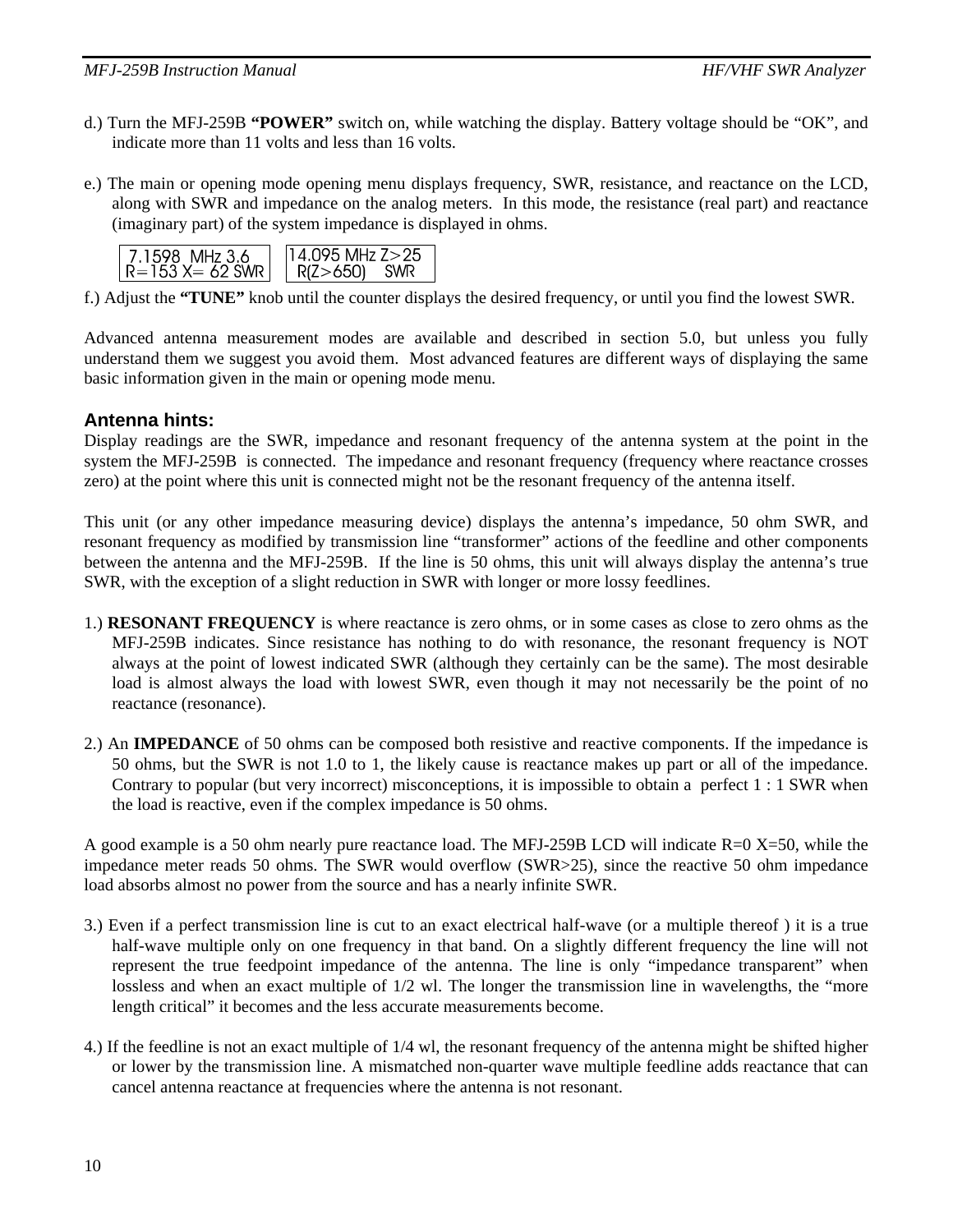Multiple antenna and feedline combination resonances commonly occur with dipoles, where reactance crosses zero (indicating resonance) at some frequency other than the antenna's actual resonant frequency. This is a normal effect.

- 5.) If the line is a 50 ohm line, has no radiation or parallel currents, and if the line has minimal loss, moving the analyzer to another point on the line will NOT change SWR reading. Impedance and resonant frequency might change from line transformation effects, but the SWR will not change.
- 6.) If SWR changes with coaxial line length, line placement, or line grounding (any distance away from the antenna) changes, the feedline has one or more of the following shortfalls:
	- a.) The feedline is carrying common mode current and radiating.
	- b.) The feedline is not a 50 ohm line.
	- c.) The feedline has high loss.

# **4.3 Coax Loss**

The second main (or opening) mode is "Coax Loss". Access this mode by turning the MFJ-259B on and stepping to the Coax Loss display. In this mode, the MFJ-259B LCD indicates frequency and coax loss in dB. The meters are disabled. This mode was designed to measure 50 ohm cables, but measures differential mode loss in many types of 50 ohm transmission line transformers and choke baluns, as well as loss in 50 ohm attenuator pads.

### **CAUTION: Do not measure conventional transformers, or attenuators and coaxial cables, with impedances other than 50 ohms. When making measurements, the opposite end of the device under test must have an open circuit, a short circuit, or a pure reactance for termination. Any loss resistance will make attenuation appear worse than it actually is.**

### **To measure loss:**

- 1.) Connect the MFJ-259B to the 50 ohm cable, attenuator or transmission line type balun or transformer you wish to measure. Be sure the distant end of the component you are testing is not terminated in any resistance.
- 2.) Turn the MFJ-259B on. After the display reaches the opening measurement function, press the mode switch once.
- 3.) The display should momentarily flash "Coax Loss".

Coax Loss

4.) Read the loss in dB at any frequency this unit covers.

$$
28.721 MHz\nCoaxLoss = 24 dB\nCoaxLoss = 0.6 dB
$$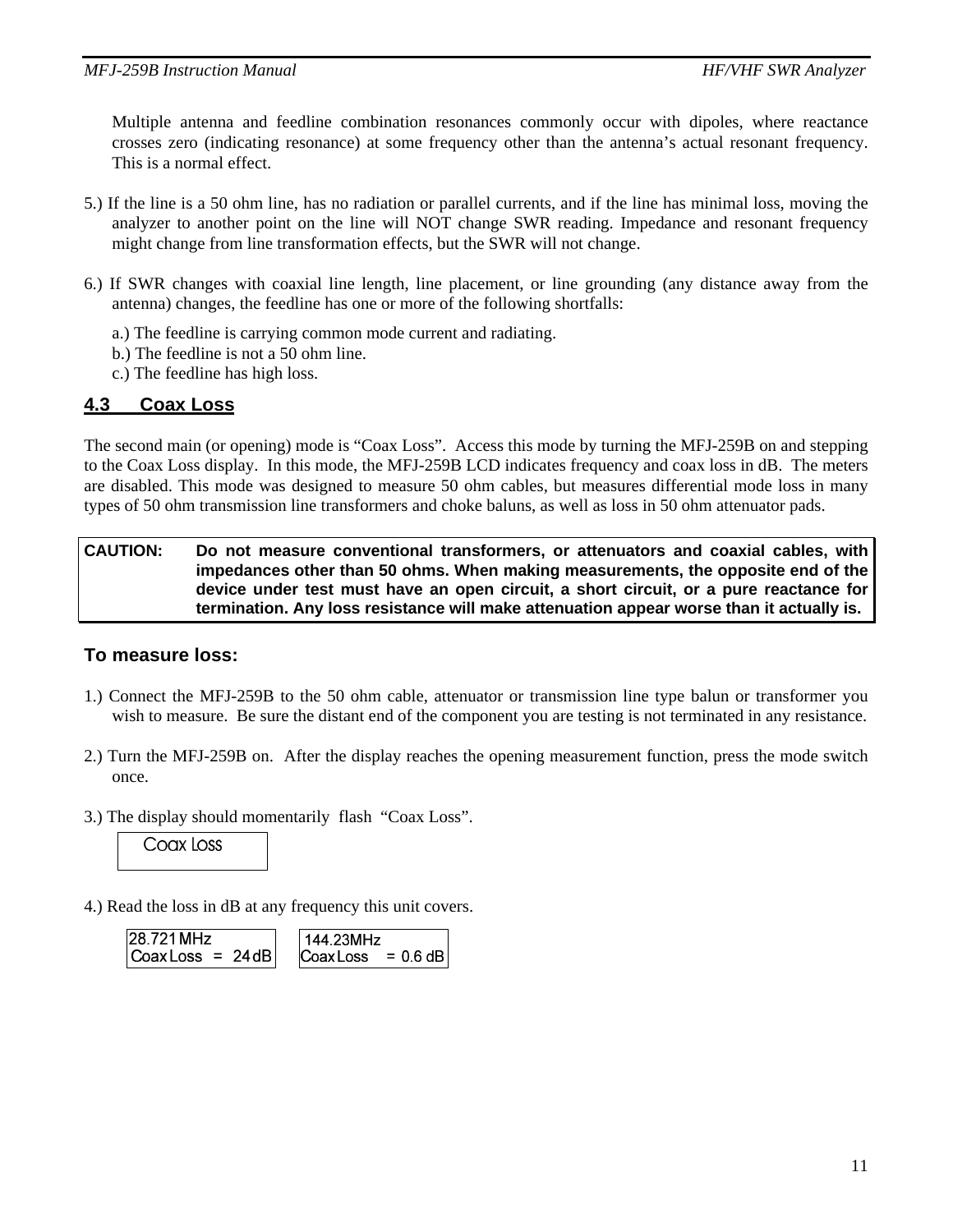# **4.4 Capacitance**

**Note:** The MFJ-259B measures reactance, and converts reactance to capacitance. The MFJ-259B can not determine if the reactance is actually inductive or capacitive. You can usually determine the type of reactance by adjusting frequency. If frequency is increased and reactance (X on the display or Impedance on the meter) decreases, the load is capacitive at the measurement frequency. If frequency is reduced and reactance decreases, the load is inductive at the measurement frequency.

"Capacitance in pF" is the third mode. It measures capacitance values (in pF) at an adjustable frequency. Normal measurement range is from a few pF to a few thousand pF. Capacitance is calculated using measured reactance (X) and operating frequency.

The MFJ-259B becomes inaccurate measuring reactances below 7 ohms or above 650 ohms. If the reactance of the component is in the inaccurate range, " $C(X\le 7)$  [X]" or " $C(Z>650)$ " will be displayed. Capacitance values will not be displayed if measurement accuracy is questionable.



# **To measure capacitance:**

1.) Turn the MFJ-259B on and step through with the mode switch until the "Capacitance in pf" display appears.



- 2.) Connect the capacitor across ANTENNA connector with the shortest leads possible, or with the lead length normally used in the working circuit.
- 3.) Adjust the frequency to the closest frequency possible to the working frequency that does not produce a range warning.  $C(Z>650)$  is one warning, and  $C(X<7)$  is another.  $C(X=0)$  indicates the capacitor appears as a near perfect short to the MFJ-259B.

When measuring a capacitor, the display value will likely change with test frequency. This happens because stray inductance in the capacitor, and in wires to the "ANTENNA" connector, are in series with the capacitor. Effective capacitance does change with frequency, and is often quite different from dc or low frequency ac values. At higher frequencies the effective capacitance increases, reaching infinite capacitance when the capacitor and stray inductance becomes series-resonant.

The frequency where the capacitor's impedance, and the leads connecting to the capacitor, becomes  $(X=0)$  is the series resonant frequency. Bypass capacitors are sometimes intentionally operated at or near the series or self resonant frequency, but most applications are at frequencies far below the series resonant frequency.

The **IMPEDANCE** meter will indicate reactance (X in ohms) of the capacitor.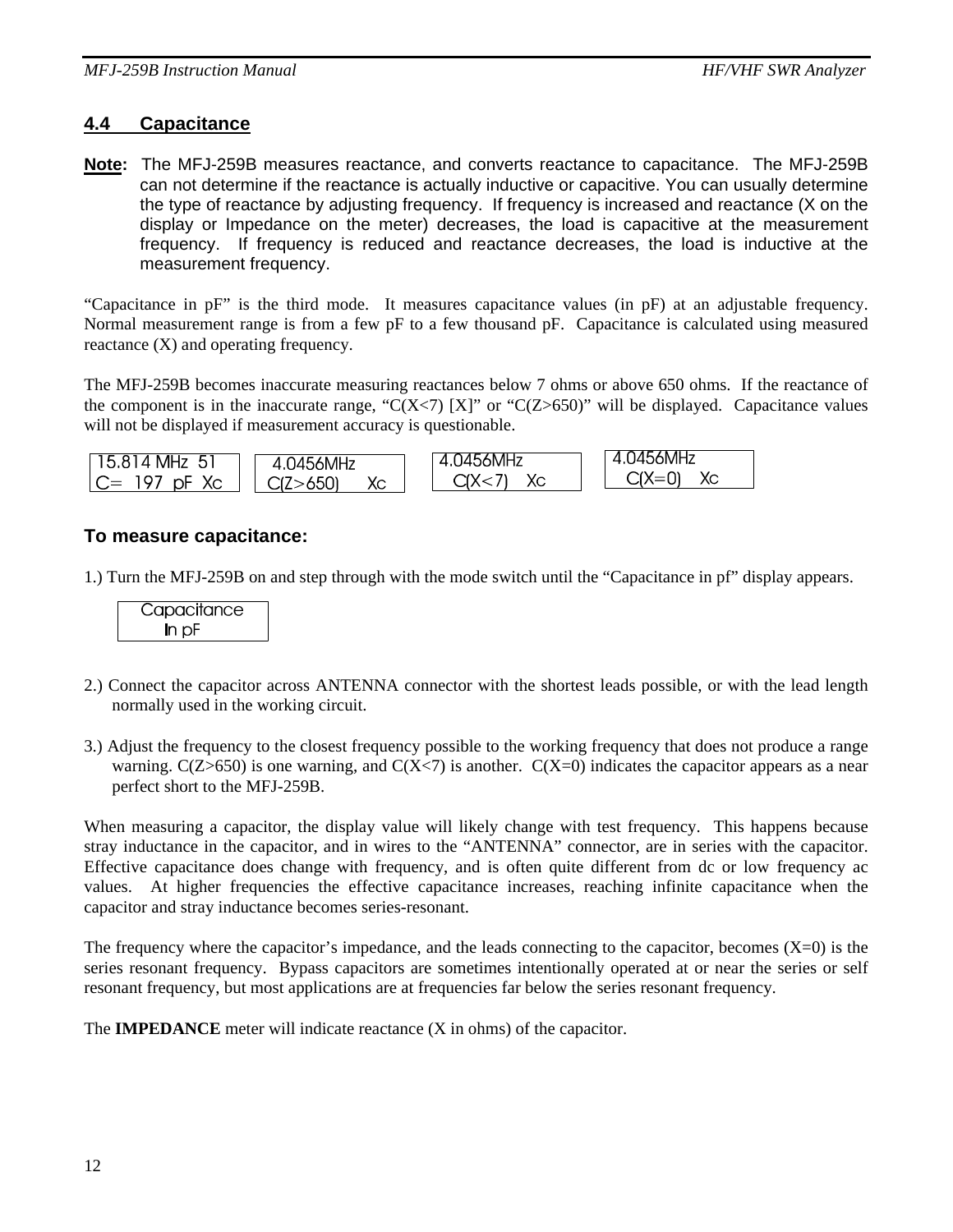### **4.4 Inductance**

**Note:** The MFJ-259B measures reactance, and converts reactance to inductance. The MFJ-259B can not determine if the reactance is actually inductive or capacitive. You can usually determine the type of reactance by adjusting frequency. If frequency is increased and reactance (X on the display or Impedance on the meter) decreases, the load is capacitive at the measurement frequency. If frequency is reduced and reactance decreases, the load is inductive at the measurement frequency.

"Inductance in uH" is the third mode, and measures inductor values in microhenries (uH) at an adjustable frequency. Normal measurement range is from less than .1 uH to a maximum of 60 uH. Inductance is calculated using measured reactance (X) and operating frequency.

The MFJ-259B becomes inaccurate measuring reactance below 7 ohms or above 650 ohms. If component reactance is in the inaccurate range, " $L(X\le 7)$  [X]" or " $L(Z\ge 650)$ " will be displayed. An inductance value will not be displayed if measurement range is questionable.

| MH7<br><b>.</b><br>$\overline{\phantom{a}}$<br>X11 | MHz<br>$\overline{ }$<br>IД | 5456MHz | 6МH<br>. . |
|----------------------------------------------------|-----------------------------|---------|------------|
| Χl<br>1Н<br>$= 1$                                  | Χl                          |         | Χl         |

# **To measure inductance:**

1.) Turn the MFJ-259B on and step the mode switch through until the "Inductance in uH" display appears.



- 2.) Connect the inductor across ANTENNA connector with the shortest leads possible, or with the lead length normally used in the working circuit.
- 3.) Adjust to a frequency as close as possible to the working frequency, but one that does not produce a range warning. L(Z>650) is one warning, and L(X<7) is another. L(X=0) indicates the inductor appears as a near perfect short to the MFJ-259B, and indicates frequency is too low or the inductor too small to measure.

When measuring an inductor, the displayed inductance value will sometimes change with test frequency. This happens because of stray capacitance in the inductor, and in wires to the "ANTENNA" connector. At radio frequencies inductance often changes with frequency, and is often different from dc or low frequency ac values.

The **IMPEDANCE** meter will indicate reactance (X in ohms) of the inductor.

**Note:** Lead length and placement, as well as inductor design, will affect inductance readings and incircuit performance. With increasing frequency, measured inductance usually increases. At some frequency an inductor often becomes an "open" circuit, with infinite reactance. At others it becomes a short.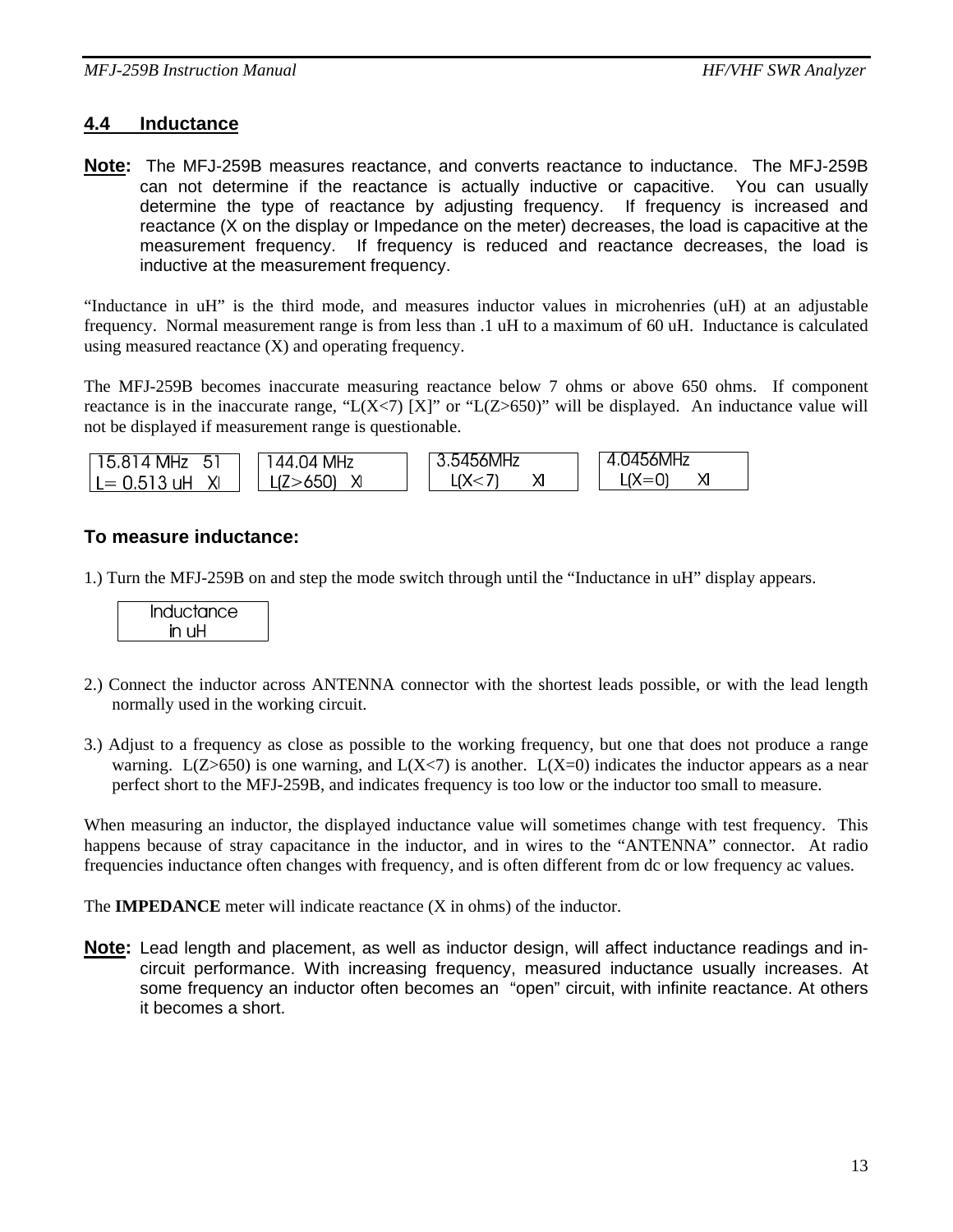# **5.0 ADVANCED OPERATION**

### **WARNING: NEVER APPLY RF OR ANY OTHER EXTERNAL VOLTAGES TO THE ANTENNA PORT OF THIS UNIT. THIS UNIT USES ZERO BIAS DETECTOR DIODES THAT ARE EASILY DAMAGED BY EXTERNAL VOLTAGES OVER A FEW VOLTS.**

The advanced mode is reached by pressing and holding the GATE and MODE buttons together for several seconds. Upon release of the buttons, and "ADVANCED" message will appear. The following modes are available from the ADVANCED menus:

| apparent power |
|----------------|

# **5.1 Forward**

In the ADVANCED mode, the MFJ-259B measures distance to fault, impedance, reactance, resistance, and standing wave ratio (SWR).

It also measures and displays other terms used to describe SWR. These esoteric SWR descriptions include return loss, reflection coefficient, and transmitted power as a percentage of apparent power in the system. Some of these terms are misleading because their name does not necessarily describe what really happen in a system. *We strongly recommend persons unfamiliar with information supplied in special modes avoid using them.*

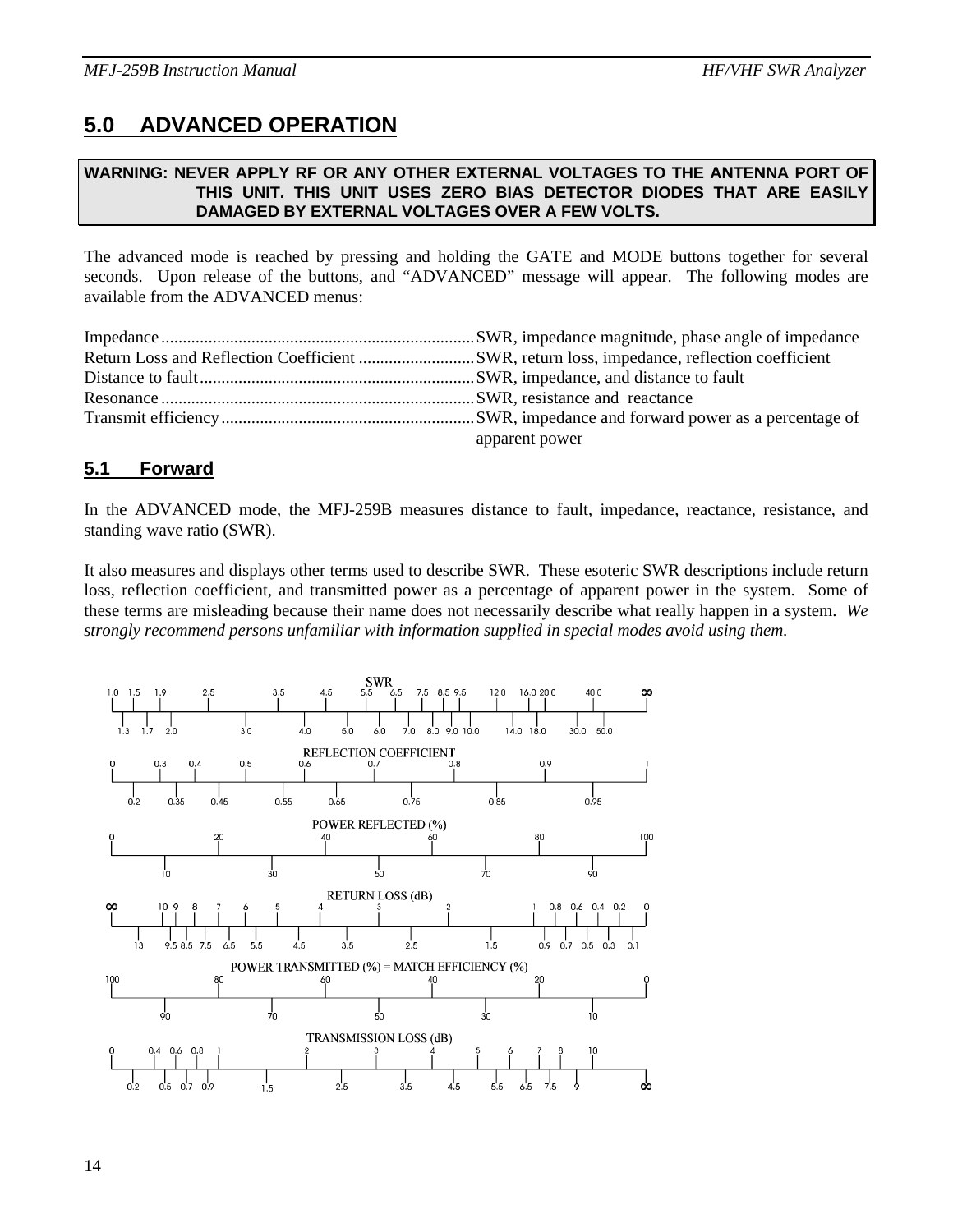The MFJ-259B contains a 50 ohm bridge, with voltage detectors across each leg. An eight-bit microcontroller processes these voltages, and applies formulas to derive useful information. from the voltages. The basic calculations are resistance, reactance, SWR, and complex impedance. In accuracy challenged modes, the system cross checks itself and outputs a weighted average of the most reliable information. The system is limited by the eight bit A-D conversion and data processing, some data jumping occurs at the edges of a least-significant-bit changes in the detected voltages.

While we have attempted to make this unit as accurate as possible, some of the formulas contain square and other high order functions. The resolution of the detectors is about  $1/2$  percent, and we use the most direct calculation possible. Still, some errors are unavoidable for certain impedance values.

A basic understanding of transmission line and antenna behavior and terminology is very important in understanding complex information provided by the MFJ-259B. Most explanations are available in the ARRL Handbooks, and they probably suffice for most amateur applications. Avoid unedited or self-edited amateur handbooks or articles, or check them against professional sources. For complex questions or for critical information, we recommend using books written, reviewed, and edited by professional engineers.

# **5.2 General Connection Guidelines**

The "**ANTENNA"** connector (SO-239 type) on the top of the MFJ-259B provides the RF measurement output connection. This port is used to measure SWR or perform other RF impedance measurements, with the exception of the Frequency Counter mode.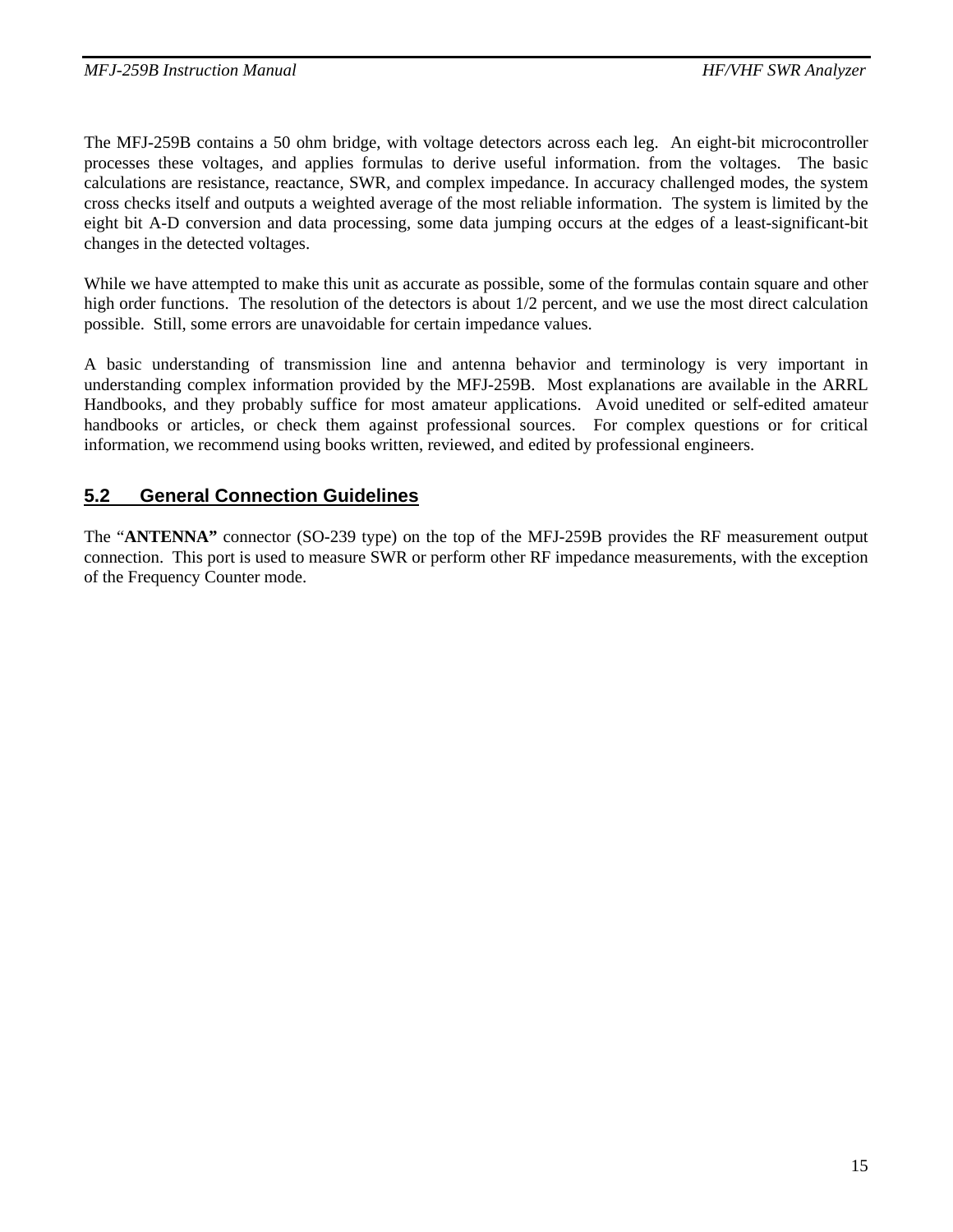The "**ANTENNA"** connector has about +7 dBm output into 50 ohms (~ .5 volts RMS), and appears like a 50 ohm source resistance (open circuit voltage ~1 volt RMS). Harmonics are at least 25 dB down over the operating range of the MFJ-259B. While the VFO is not stabilized, it is useful as a crude signal source.

The **"ANTENNA"** connector is not dc isolated from the load, external voltages will couple directly into internal detectors.

### **WARNING: NEVER APPLY EXTERNAL VOLTAGES OR RF SIGNALS TO THE ANTENNA CONNECTOR. PROTECT THIS PORT FROM ESD.**

Use proper RF connections. Keep leads as short as possible when measuring components or non-50 ohm systems. When measuring 50 ohm systems, interconnecting transmission lines will modify impedance and SWR. Use properly constructed 50 ohm coaxial cables of known quality to avoid errors.

# **5.3 (Magnitude of) Impedance mode**

Impedance is the first mode in the advanced menu. The opening display indicates:

#### **IMPEDANCE**  $Z = mag. \theta = phase$

In this mode, the MFJ-259B LCD displays frequency, impedance or Z magnitude (in ohms), and phase angle ( θ ) of impedance. The meters indicate SWR and Impedance. The maximum impedance limit is set at 650 ohms, indicated by the standard display of  $(Z<650)$ .

| 28.814 MHz<br>$-3.6$                  | 4.0456MHz $>25$ |
|---------------------------------------|-----------------|
| $ Z=87\Omega \theta = 53^{\circ}$ SWR | $(Z>650)$ SWR   |

**Note:** Stray connector capacitance (4.4 pF) will be lower than 650 ohms at frequencies higher than 60 MHz. This small stray capacitance will not affect high frequency measurements, and produces only minor errors in reading Impedances under a few hundred ohms at VHF.

# **5.4 Return Loss and Reflection Coefficient mode**

The Return Loss and Reflection Coefficient mode is the second measurement mode in the Advanced mode menu. This mode is reached by pressing and releasing the MODE button one time, after entering the Advanced mode menu. You can also reach it, an all other modes, by stepping through Advanced modes with the MODE button until the display indicates Return Loss and Reflection Coefficient.

The Return Loss and Reflection Coefficient mode measures and displays return loss in dB and voltage reflection coefficient in percent on the LCD. The meters indicate SWR and impedance.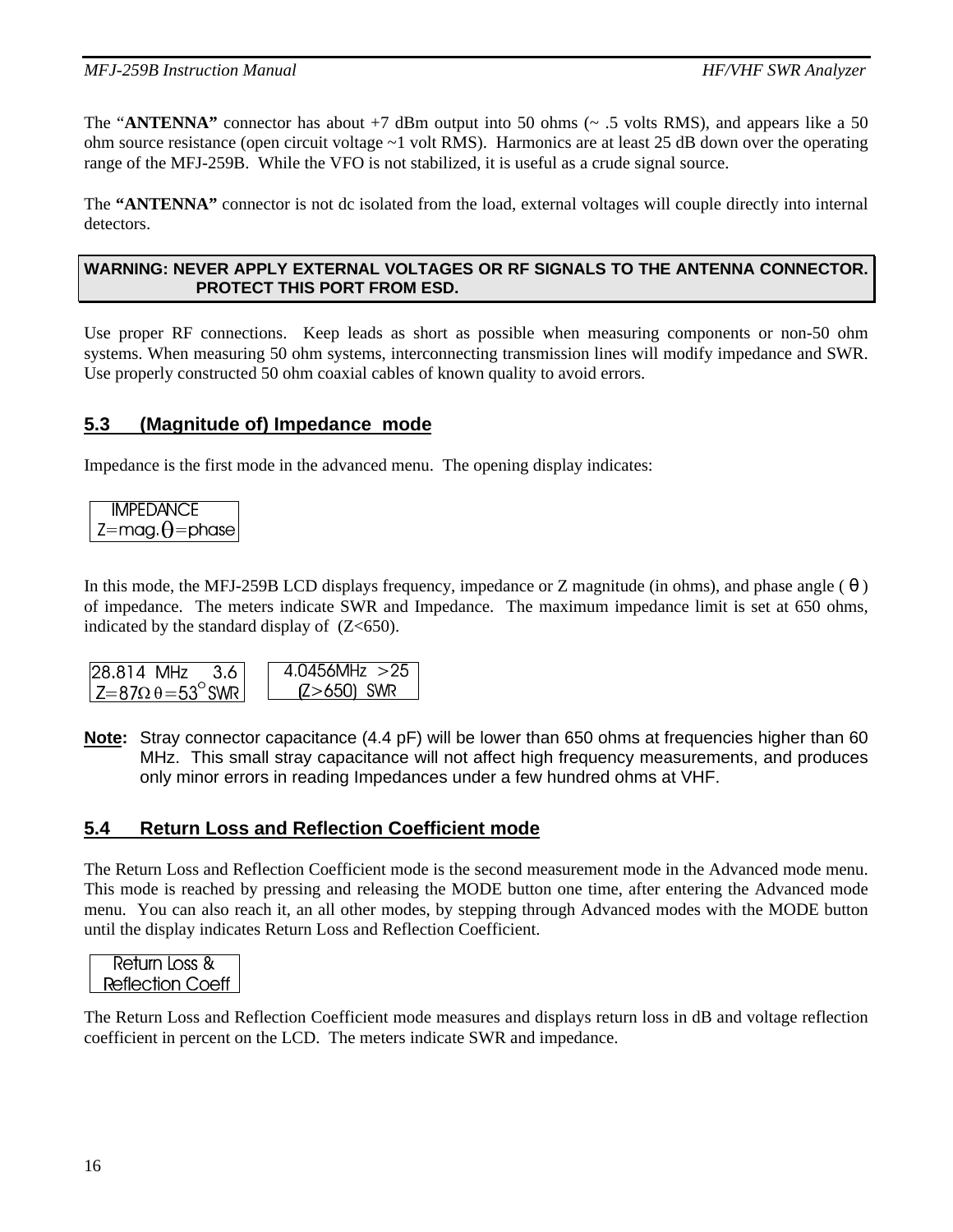To use this mode, connect the load to be measured to the ANTENNA connector, adjust the frequency to the desired frequency range, and read the results on the MFJ-259 LCD and panel meter displays.



# **5.5 Distance to Fault mode**

The Distance to Fault mode is the third measurement mode in the Advanced mode menu. This mode is useful for determining cable length, or distance to an open or shorted connection. This mode is reached by pressing and releasing the **MODE** button two times, after entering the Advanced mode menu. It can also be reached (and all other advanced modes) by stepping through Advanced modes with the **MODE** button until the display indicates "Distance to Fault" (or other desired function).

| Distance to<br>fault in feet |
|------------------------------|
|------------------------------|

If a balanced line is used, operate the MFJ-259B *only* from internal batteries. Keep the MFJ-259B a few feet away from other conductors or earth, and do not attach any wires (other than the stub) to the unit. Use the ANTENNA connector's shield for one lead and its center pin for the other. Two wire balanced lines *must* be suspended in a straight line a few feet away from metallic objects or ground.

Coaxial lines can lay in a pile or coil on the floor. Internal or external power can be used, and the MFJ-259B can be placed on or near large metallic objects with no ill effects. Coaxial lines connect normally, with the shield grounded.

The Distance to Fault mode measures the *electrical* distance in feet to a transmission line fault or mistermination. To obtain physical distance, multiply electrical distance by feedline velocity factor. If the distance is displayed as 75 feet, and the transmission line is a typical RG-8 solid dielectric cable with a velocity factor of 0.66, the distance is  $75 \times .66 = 49.5$  feet.

There is one limit to this mode, the mistermination or fault must not be periodically frequency sensitive. For example, this mode will find the distance to a remote selective circuit (like a standard link coupled antenna tuner) that appears as a short or open at all frequencies but one. It will not reliably find the distance to a low pass filter unless the test frequency is above the filter stop-band. This mode will work properly if the mistermination is a nearly pure resistance, but will not work reliably if the load is a mostly pure reactance.

To confirm reliability, make two or more groups of measurements on different starting frequencies at least one octave apart. If measured distances agree, they are almost certainly very reliable. The more base frequencies used to confirm distance, the more assurance we have that distances are correct.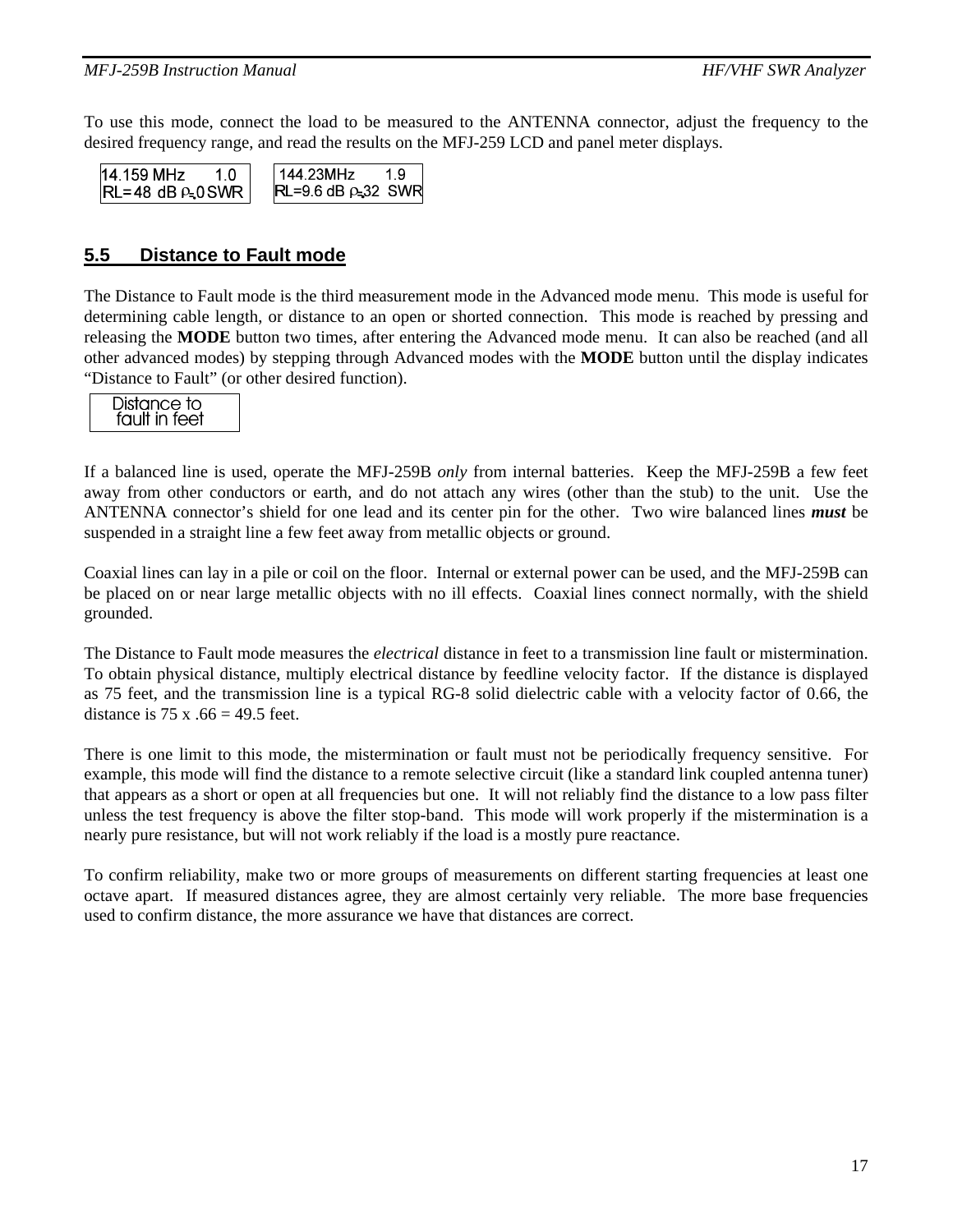# **To measure fault distance:**

1.) Select a frequency where the Impedance meter is at the lowest deflection possible and where minimum reactance displayed on the MFJ-259B LCD, or where the reactance crosses zero. The reactance zerocrossing frequency is the frequency where reactance rises when the MFJ-259B is adjusted either higher or lower in frequency.



2.) Press the **"GATE"** button. The blinking "1st" will change to a blinking "2nd".



3.) Tune the analyzer higher or lower in frequency until the Impedance meter reads the very *next* lowest impedance point on the meter, and reactance displayed on the LCD crosses zero or is at the lowest possible again. A non-zero minimum of a few ohms is acceptable.

| 58.511 MHz<br>- <b>1</b> ) I H |  |
|--------------------------------|--|
|                                |  |

4.) Press the **"GATE"** button again, and the display will indicate distance in feet.

| Dist. to fault               |  |
|------------------------------|--|
| $10 \text{ ft} \times$<br>Vf |  |

Multiply the distance in feet by the velocity factor of the cable. The result is the physical distance in feet.

**Example:** The MFJ-259B indicates 13 feet, and the cable is a standard foam cable with a velocity factor of 0.80. 13 multiplied by .80 is 10.5 feet. The fault is about 10.5 feet away.

### **5.6 Resonance Mode**



The Resonance Mode primarily draws attention to reactance, displaying reactance on the **IMPEDANCE** meter. In this mode, the MFJ-259B measures frequency, SWR, resistance  $(R=)$ , and reactance  $(X=)$ . When reactance is *zero*, the system is said to be *resonant*.

| 115.814 MHz 2.4     | $1.8950MHz$ 7 $>$ 25 |
|---------------------|----------------------|
| $R = 63$ [X= 51]SWR | $R(Z>650)$ [X]SWR    |

**Note:** Zero reactance or resonance can occur on frequencies where the antenna is not actually resonant. Conversely, the antenna may appear to contain reactance even at its true resonant frequency when measured through a feedline.

A less than perfectly matched antenna and feedline, when used with a feedline that is not an exact multiple of 1/4 wavelength  $(0, 1/4, 1/2, 3/4,$  etc.), will have reactance added by the feedline. The added reactance may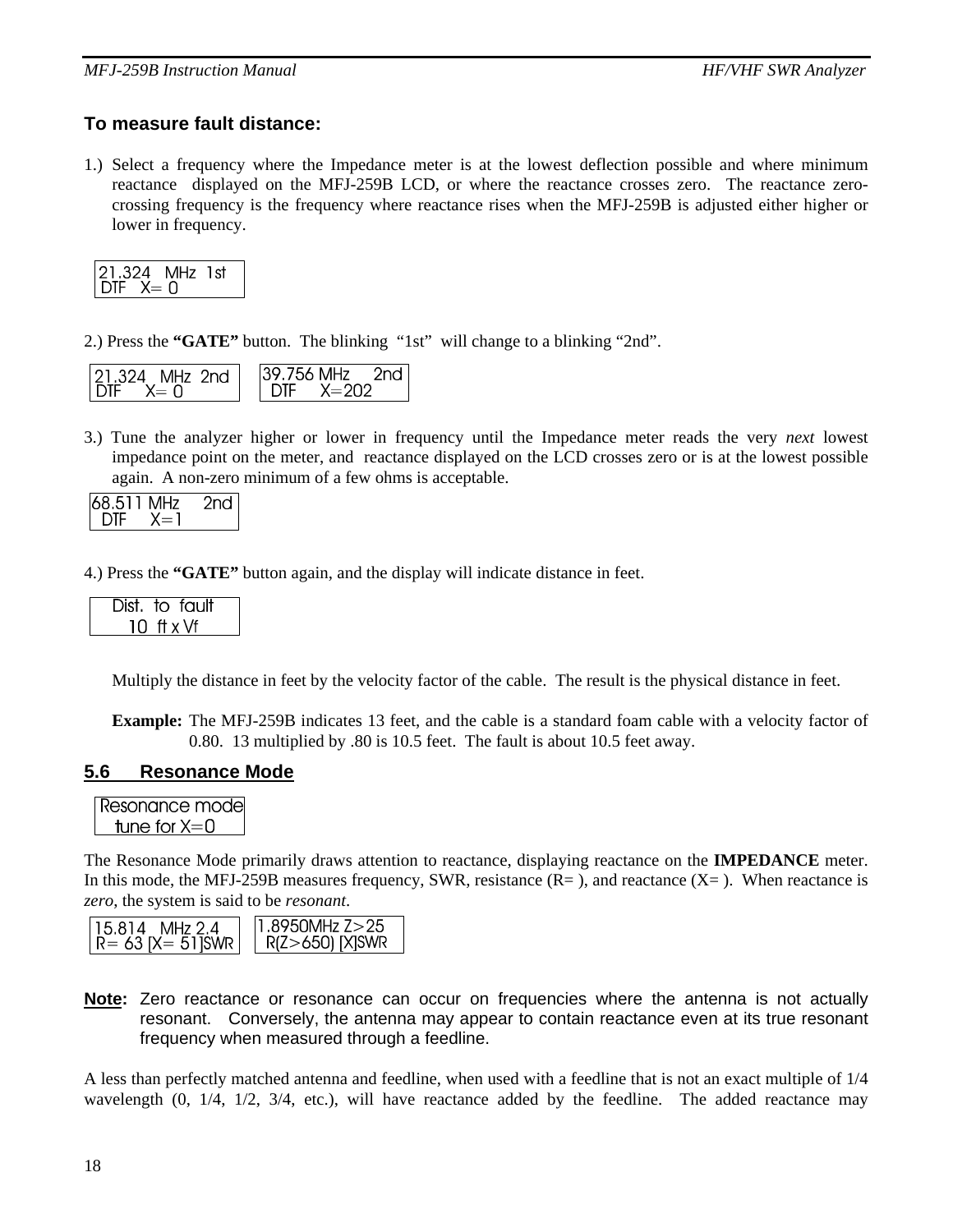coincidentally cancel the antenna's reactance, making the system resonant. The SWR of the system, if the feedline is a 50 ohm feedline with minimal loss and free from common mode currents, will not change as the feedline length is changed. This is true even if the resonant frequency or reactance changes.

This mode functions like other SWR and impedance modes, with the exception the IMPEDANCE meter measures reactance. This allows the operator to easily observe frequencies where system reactance crosses zero.

# **5.7 Percentage Transmitted Power**

Percentage Transmitted Power mode is the final measurement mode available in the Advanced mode menu. This mode is reached (after entering the Advanced mode menu) by pressing and releasing the **MODE** button four times. It can also be reached (as all other advanced modes are) by stepping through advanced modes with the **MODE** button until the display indicates **"% Transmitted Power**".

| % Transmitted |  |
|---------------|--|
| Power         |  |
|               |  |

Percentage of transmitted power is yet another way of describing SWR. It is similar to mismatch loss, but SWR data is expressed as a "percentage of transmitted power".

**CAUTION: The name "% Transmitted Power" may mislead those unfamiliar with SWR and energy transfer in a system. Power "transmitted" or transferred to a load can be nearly 100% even if the "% Transmitted Power" display indicates a system has** *nearly zero percent transmitted power***. Conversely, "% Transmitted Power" can be measured as nearly 100%, and the actual transmitted power might be very low.**

|                                          |                | $ 29.538 \text{ MHz} > 25$ |
|------------------------------------------|----------------|----------------------------|
| $ 1.8963$ MHz 3.1                        | 50.097 MHz 1.3 | $ Power < 15\%$ SWR $ $    |
| $ $ Power = 74 % SWR $ $ Power = 98% SWR |                |                            |

# **6.0 ADJUSTING SIMPLE ANTENNAS**

Most antennas are adjusted by varying the length of the elements. Most home made antennas are simple verticals or dipoles that are easily adjusted.

# **6.1 Dipoles**

Since a dipole is a balanced antenna, it is a good idea to put a balun at the feedpoint. The balun can be as simple as several turns of coax several inches in diameter, or a complicated affair with many windings on a ferromagnetic core.

The height of the dipole, as well as it's surroundings, influence the feedpoint impedance and feedline SWR. Typical heights result in SWR readings below 1.5 to 1 in most installations when using 50 ohm coaxial cable.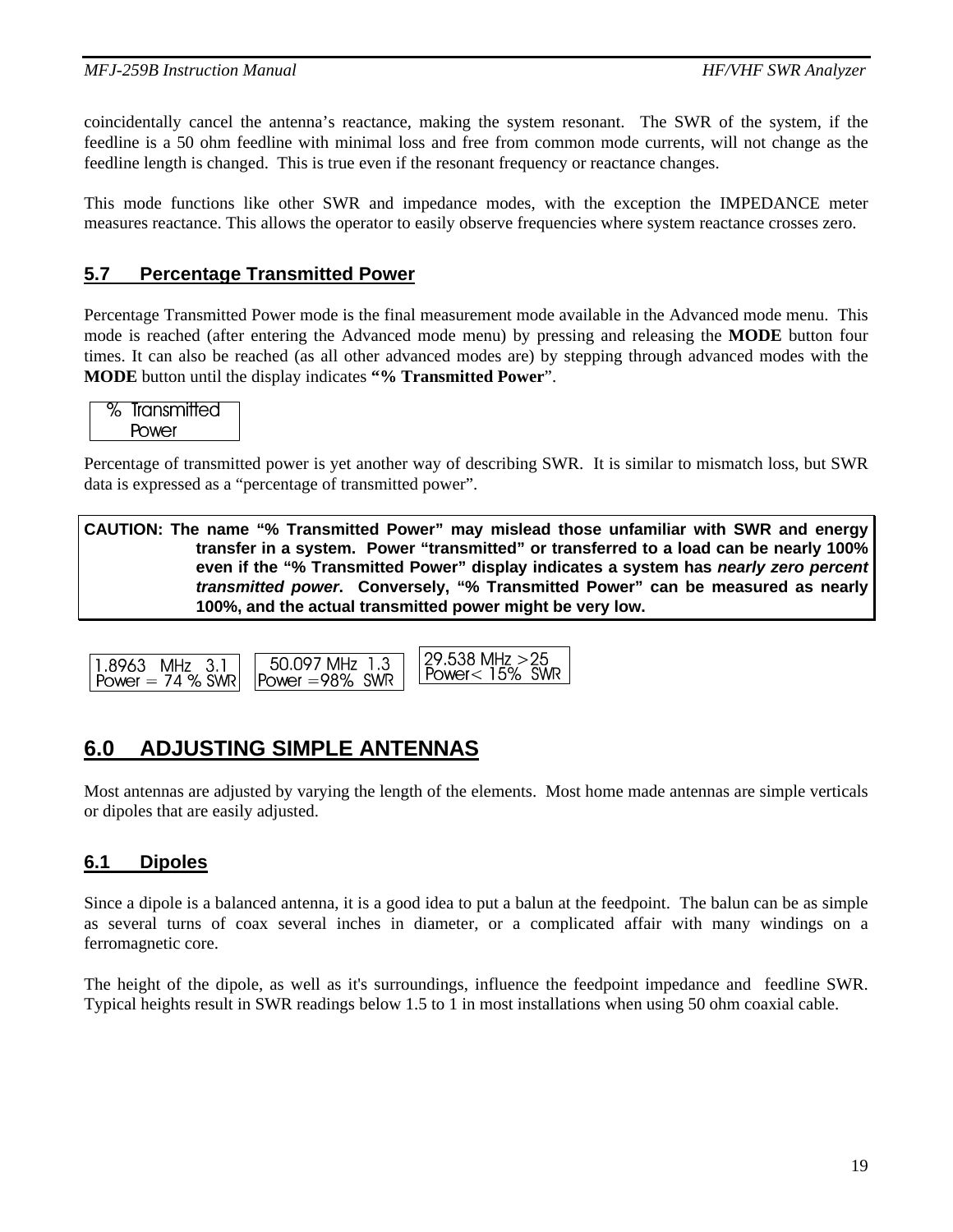In general, the only adjustment available is the length of the dipole. If the antenna is too long it will resonate too low in frequency, and if it is too short it will resonate too high.

Remember feedline length, when the antenna is not exactly the same impedance as the feedline, modifies the impedance along the feedpoint. The SWR will remain constant (except for a small reduction in SWR as the feedline is made longer) if the feedline is a good quality 50 ohm cable. If feedline length changes SWR at any one fixed frequency, the feedline either has common mode currents that are detuning the antenna or the feedline is not a true 50 ohm cable. Common mode currents are caused by lack of a balun or other installation errors.

# **6.2 Verticals**

Verticals are usually unbalanced antennas. Many antenna manufacturers incorrectly downplay the need for a good radial system with a grounded vertical. With a good ground system, the SWR of a directly fed quarter-wave vertical can be nearly 2 to 1. SWR often improves if the ground system (and performance) is poor.

Verticals are tuned like dipoles, lengthening the element moves the frequency lower, and shortening the element moves the frequency higher.

# **6.3 Tuning a simple antenna**

Select any mode that indicates SWR. Tuning basic antennas fed with 50 ohm coaxial cable can be accomplished with the following steps:

- 1.) Momentarily short the feedline center conductor and shield, then connect the feedline to the MFJ-259B.
- 2.) Adjust the MFJ-259B frequency to the desired frequency.
- 3.) Read SWR, and adjust the MFJ-259B frequency until the lowest SWR is found.
- 4.) Divide the measured frequency by the desired frequency.
- 5.) Multiply the present antenna length by the result of step 4. This will be close to the antenna length actually needed.
- **Note:** This method of tuning will only work on full size vertical or dipole antennas that do not employ loading coils, traps, stubs, resistors, capacitors or capacitance hats. These antennas should be tuned according to the manufacturer's instructions while tested with the MFJ-259B, until the desired SWR is obtained.

# **7.0 TESTING AND TUNING STUBS AND TRANSMISSION LINES**

# **7.1 Testing Stubs**

Resonant frequency of any impedance stub or transmission line can be measured. Select the first (or opening) measurement mode in the MAIN menu.

Connect the stub under test to the "ANTENNA" connector of the MFJ-259B.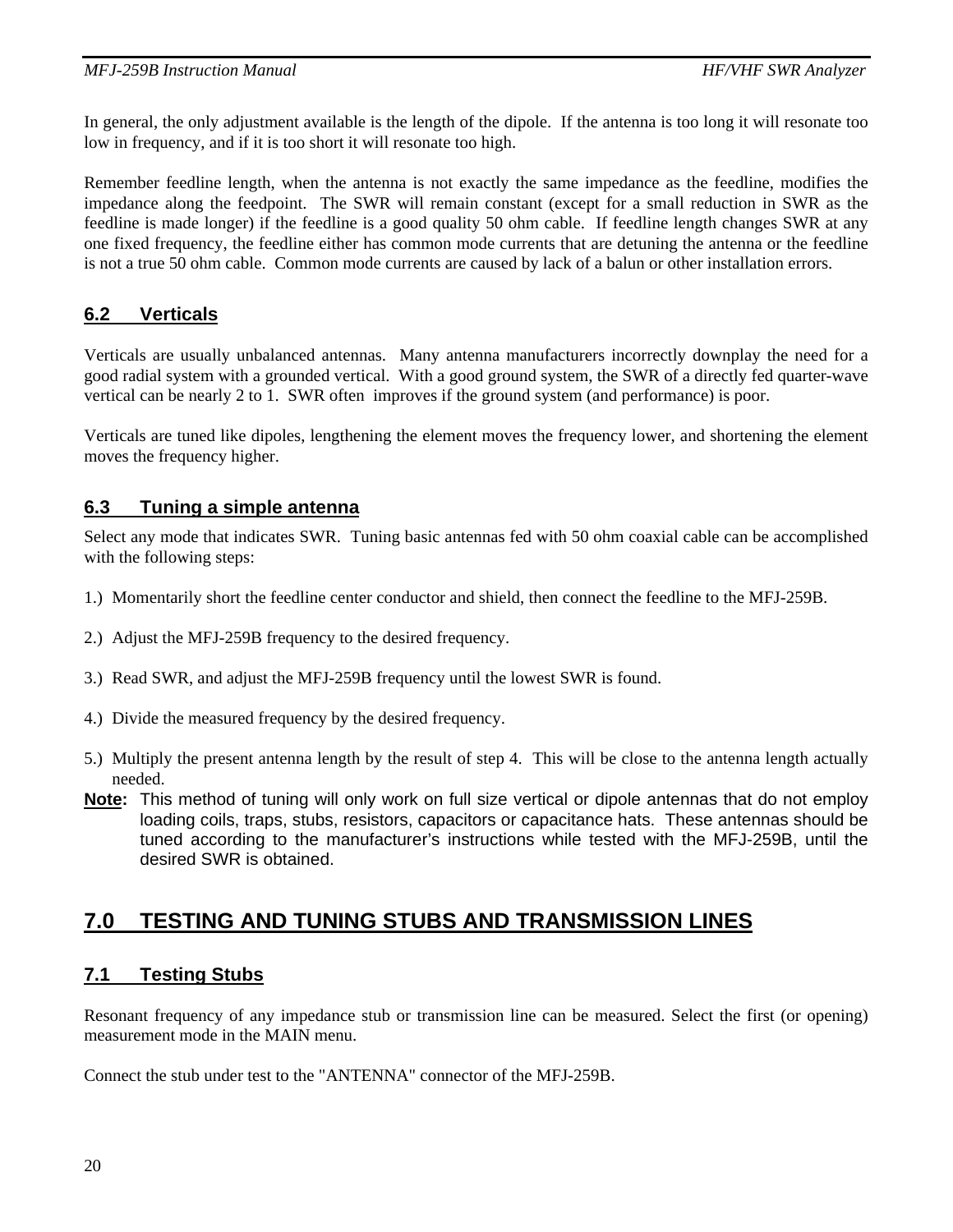**Note:** The line must be *open circuited* at the far end *for odd multiples* of 1/4 wave stubs (i.e. 1/4, 3/4, 1-1/4, etc.) and *short circuited for all half-wave stub multiples* (like 1/2, 1, 1-1/2, etc.).:

If a **balanced line** is used, operate the MFJ-259B *only* from internal batteries. Keep the MFJ-259B a few feet away from other conductors or earth, and do not attach any wires (other than the feedline) to the unit. Use the ANTENNA connector's shield for one lead and its center pin for the other. Two wire balanced lines *must* be suspended in a fairly straight line a few feet away from metallic objects or ground.

**Coaxial lines** can lay in a pile or coil on the floor. Internal or external power can be used, and the MFJ-259B can be placed on or near large metallic objects with no ill effects. Coaxial lines connect normally, with the shield grounded.

When tuning critical stubs, *gradually* trim the stub to frequency. Adjust the feedline or stub using the following method:.

- 1.) Determine the desired frequency and theoretical length of the feedline or stub.
- 2.) Cut the stub 20 percent longer than calculated, and short the far end of a half-wave (or multiple of a halfwave) stub or feedline. Leave the far end open for feedlines or stubs that are 1/4 wavelength or odd multiples of 1/4 wl long.
- 3.) Measure frequency of lowest resistance and reactance, or lowest impedance. For fine tuning look only at the " $X =$ ?" display. Adjust for  $X = 0$ , or as close as  $X = 0$  as possible. The frequency should be about 20% below the desired frequency if everything worked as planned during the length calculation.
- 4.) Divide the measured lowest "X" frequency by the desired frequency.
- 5.) Multiply the result by the length of the feedline or stub to find the required length.
- 6.) Cut the stub to the length calculated in step 5, and confirm lowest "X" is on he desired frequency.

### **7.2 Velocity Factor of Transmission Lines**

The MFJ-259B accurately determines velocity factor of any transmission line. Select the Distance to Fault mode, the third measurement mode in the Advanced mode menu. This mode is reached by pressing and releasing the **MODE** button two times after entering the Advanced mode menu. It can also be reached (and all other advanced modes) by stepping through Advanced modes with the **MODE** button until the display indicates "Distance to Fault in feet".

|--|

If a **balanced line** is used, operate the MFJ-259B *only* from internal batteries. Keep the MFJ-259B a few feet away from other conductors or earth, and do not attach any wires (other than the stub) to the unit. Use the ANTENNA connector's shield for one lead and its center pin for the other. Two wire balanced lines *must* be suspended in a straight line a few feet away from metallic objects or ground.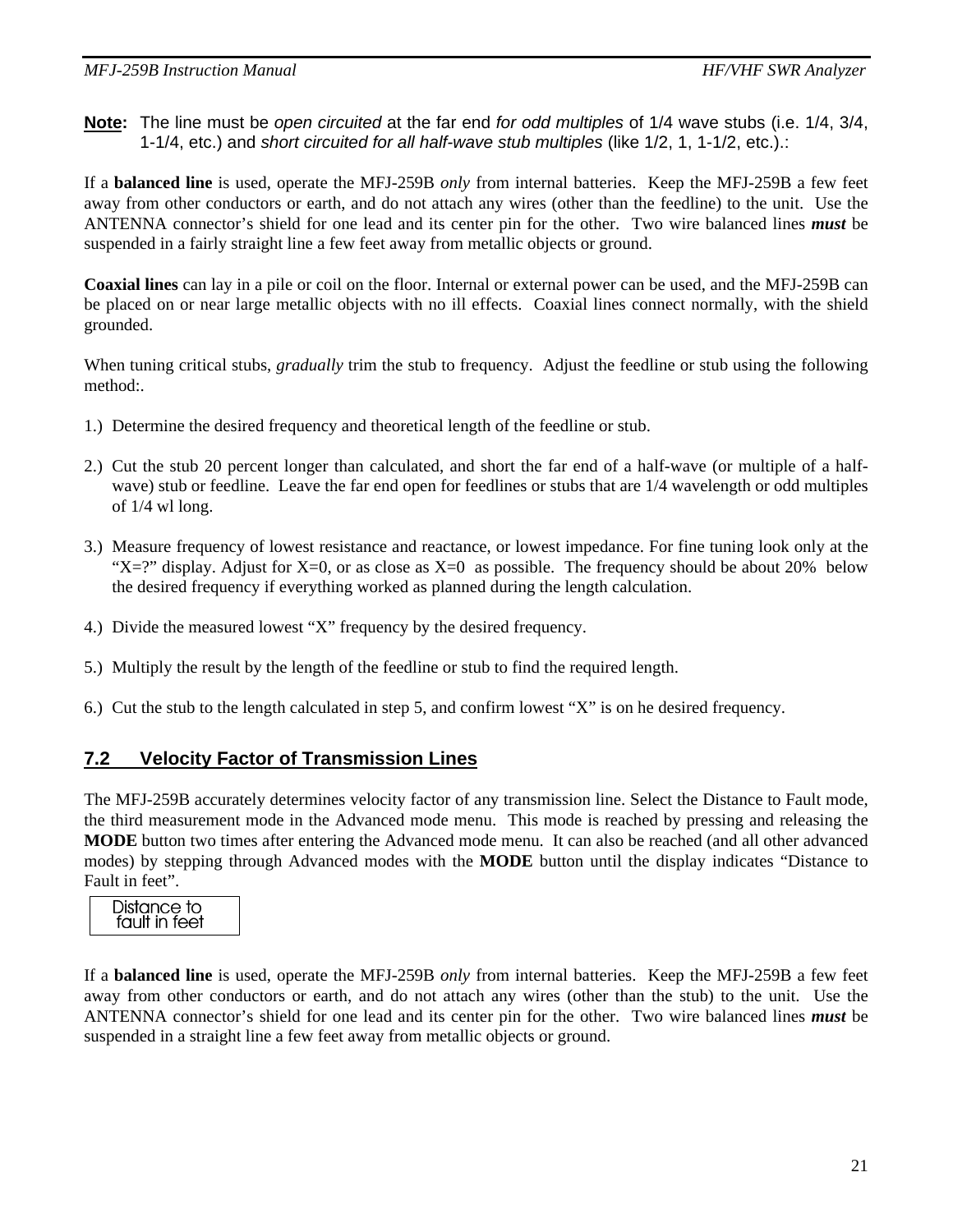**Coaxial lines** can lay in a pile or coil on the floor. Internal or external power can be used, and the MFJ-259B can be placed on or near large metallic objects with no ill effects. Coaxial lines connect normally, with the shield grounded.

The Distance to Fault mode measures the *electrical length* of a transmission line. To obtain velocity factor, you must know the physical length of the line. If the distance displayed is 75 feet, and the transmission line is actually 49.5 feet long, the velocity factor is 49.5 divided by 75, for as result of 0.66 vF.

**Note:** The far end of the line can be either *open circuited* or *short circuited.* The line can not be terminated in any impedance other than an open or short.

To confirm reliability, make two or more groups of measurements on different starting frequencies at least one octave apart. If measured distances agree, they are almost certainly very reliable. The more base frequencies used to confirm results, the more assurance you will have results are correct.

# **To measure velocity factor:**

1.) Select a frequency where the Impedance meter is at the lowest deflection possible and where minimum reactance displayed on the MFJ-259B LCD, or where reactance crosses zero. The reactance zero-crossing (or minimum reactance reading) is the point where reactance rises when the MFJ-259B is adjusted either higher or lower in frequency.

| 124<br>ウトト<br>-17<br>IE. |
|--------------------------|
|--------------------------|

2.) Press the **"GATE"** button. The blinking "1st" will change to a blinking "2nd".

| $\vert$ 21.324 MHz 2nd | 139.756.MHz (<br>21 V J |
|------------------------|-------------------------|
| I DTE.<br>ר = x        | $Y = 202$               |

3.) Tune the analyzer higher or lower in frequency until the Impedance meter reads the *very next* impedance minimum, and where reactance displayed on the LCD again crosses zero. A non-zero minimum of a few ohms is acceptable.

| ، 511، | /IH / |  |
|--------|-------|--|
|        |       |  |

4.) Press the **"GATE"** button again, and the display will indicate distance in feet.

|  | Dist. to fault |
|--|----------------|
|  | IN ft x Vf     |

Use the following procedure:

1.) Measure the physical length of the line in feet.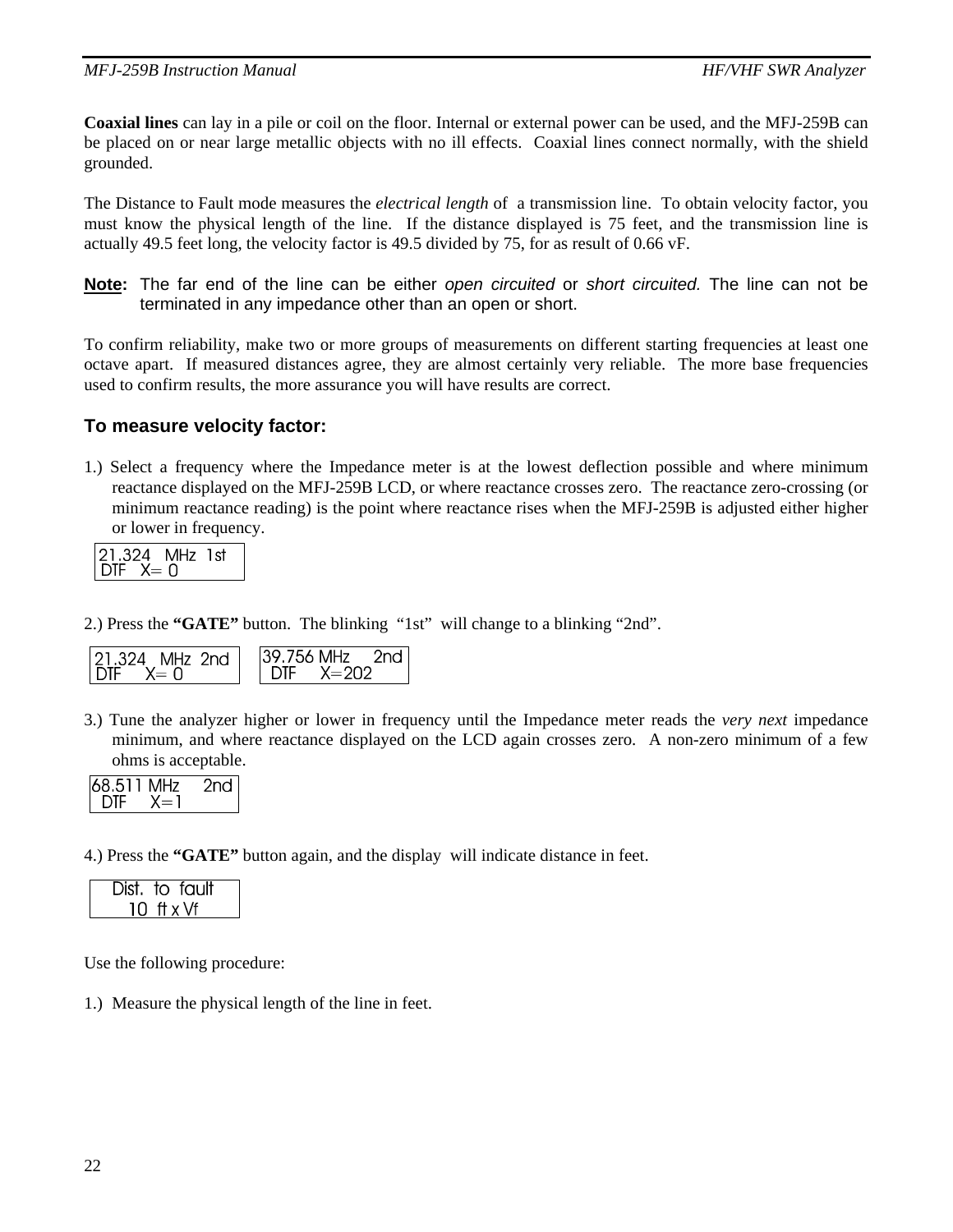- 2.) Divide the display reading by the actual feedline length.
	- **Example:** 27 feet (physical length) divided by 33.7 feet (measured length) equals .80. The velocity factor is .80 or 80%.

### **7.3 Impedance of Transmission Lines or Beverage antennas**

The impedance of transmission lines between a few ohms and 650 ohms can be directly measured with the MFJ-259B. Lines of higher impedance can be measured if a broadband transformer or resistance is used to extend the MFJ-259B's range. Select any measurement mode that indicates resistance  $(R=)$  and reactance  $(X=)$ .

If a **balanced line** is used, operate the MFJ-259B *only* from internal batteries. Keep the MFJ-259B a few feet away from other conductors or earth, and do not attach any wires (other than the feedline) to the unit. Use the ANTENNA connector's shield for one lead and its center pin for the other. Two wire balanced lines *must* be suspended in a fairly straight line a few feet away from metallic objects or ground.

**Coaxial lines** can lay in a pile or coil on the floor. Internal or external power can be used, and the MFJ-259B can be placed on or near large metallic objects with no ill effects. Coaxial lines connect normally, with the shield grounded.

**Beverage antennas** must be directly connected to the MFJ-259B.

#### **Using fixed resistances:**

- 1.) Terminate the line or antenna in a non-inductive resistance somewhere around the expected value.
- 2.) Connect the transmission line or antenna directly to the MFJ-259B "ANTENNA" connector. Adjust the frequency (near the expected operating frequency) until the lowest resistance and lowest reactance is measured.
- 3.) Record the impedance value.
- 4.) Adjust the frequency until the highest resistance and *lowest* reactance is measured.
- 5.) Multiply the highest resistance by the lowest resistance, and find the square root of the result.

**Example:** The highest resistance is 600 ohms, the lowest is 400 ohms.  $400 \times 600 = 240,000$ . The square root of 240,000 is 490. The impedance is 490 ohms.

#### **Using a potentiometer or resistor decade box:**

- 1.) Connect the MFJ-259B to one end of the system (in this case you can use a broadband matching transformer).
- 2.) Adjust the frequency and note *only* the SWR change.
- 3.) Adjust the termination resistance until the SWR remains as constant as possible with very large frequency changes around the operating frequency range.
- 4.) The resistance of the termination resistor is the surge impedance of the system.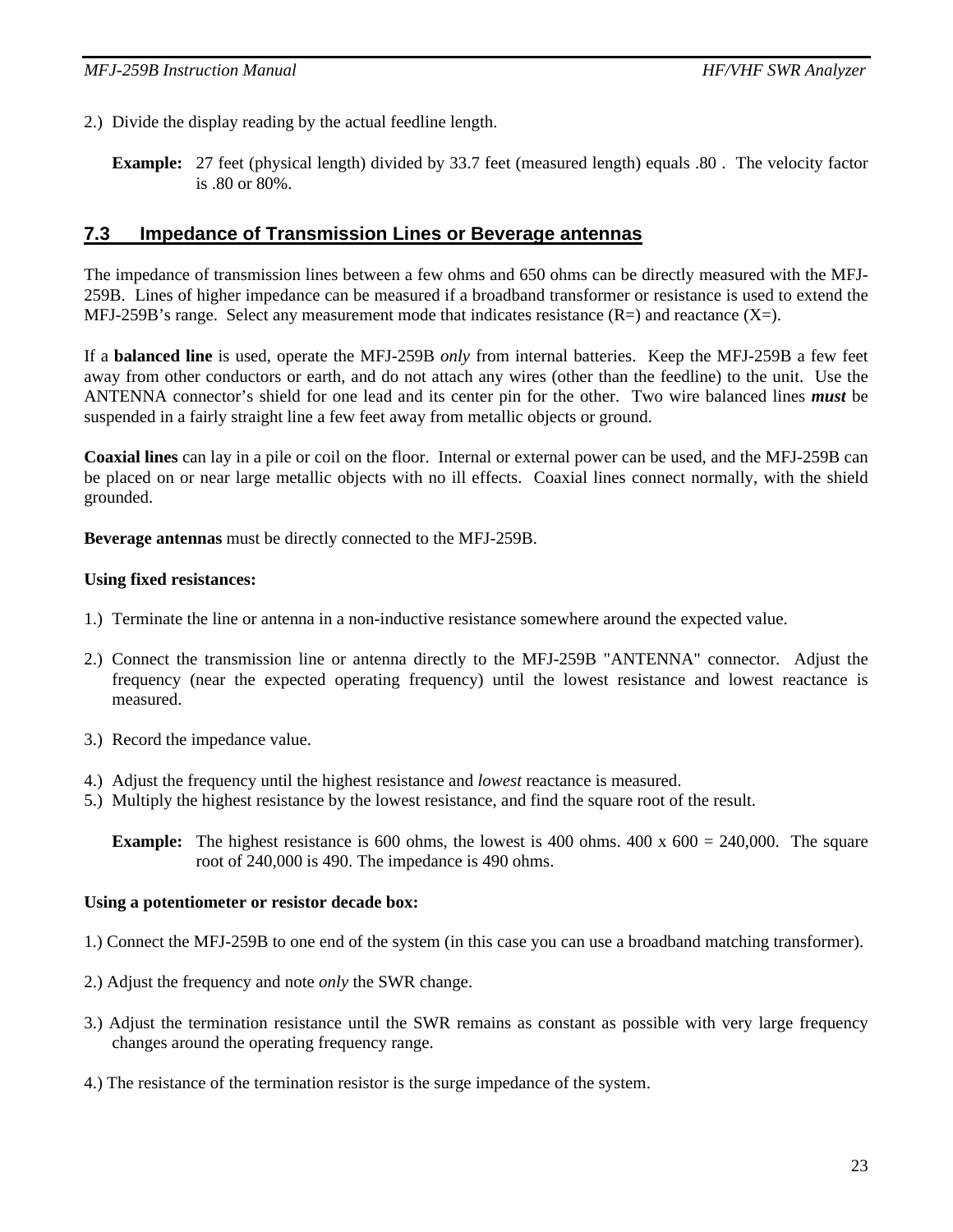# **7.4 Adjusting Tuners**

The MFJ-259B can be used to adjust tuners. Connect the MFJ-259B "ANTENNA" connector to the tuner's 50 ohm input and the desired antenna to the normal tuner output. This connection can be made with a manual RF switch to facilitate rapid changeover, provided that switch has better than 50 dB port isolation.

### **WARNING: ALWAYS CONNECT THE COMMON (ROTARY CONTACT) OF THE SWITCH TO THE TUNER. THE SWITCH MUST CONNECT EITHER THE MFJ-259B OR THE STATION EQUIPMENT TO THE TUNER.** *TRANSMITTING EQUIPMENT MUST NEVER BE CONNECTED TO THE MFJ-259B.*

- 1.) Connect the MFJ-259B to the tuner input.
- 2.) Turn on the MFJ-259B and adjust it to the desired frequency.
- 3.) Adjust the tuner until the SWR becomes unity (1:1).
- 4.) Turn off the MFJ-259B and re-connect the transmitter.

# **7.5 Adjusting Amplifier Matching Networks**

The MFJ-259B can be used to test and adjust RF amplifiers or other matching networks without applying operating voltages.

The tubes and other components should be left in position and connected so that stray capacitance is unchanged.

**To measure input circuits**, a non-inductive resistor equaling the approximate driving impedance of each individual tube is installed between the cathode of each tube and chassis.

**To measure tank circuits**, a resistor equaling the calculated tube operating impedance is connected from the anode to the chassis with short leads.

The antenna relay (if internal) can be engaged with a small power supply. The amplifier's external RF input and output connectors are now connected to the amplifier's RF matching networks.

The appropriate network can now be adjusted. When the analyzer shows 50 ohms and a 1:1 SWR at the operating frequency with the proper amounts of capacitance to set the system Q, the networks are working.

### **CAUTION: The driving impedance of most amplifiers changes as the drive level is varied. Do not attempt to adjust the input network with the tube in an operating condition with the low level of RF from the MFJ-259B.**

# **7.6 Testing RF Transformers**

RF transformers designed to operate with 25-100 ohm termination on one of the windings can be tested with the MFJ-259B.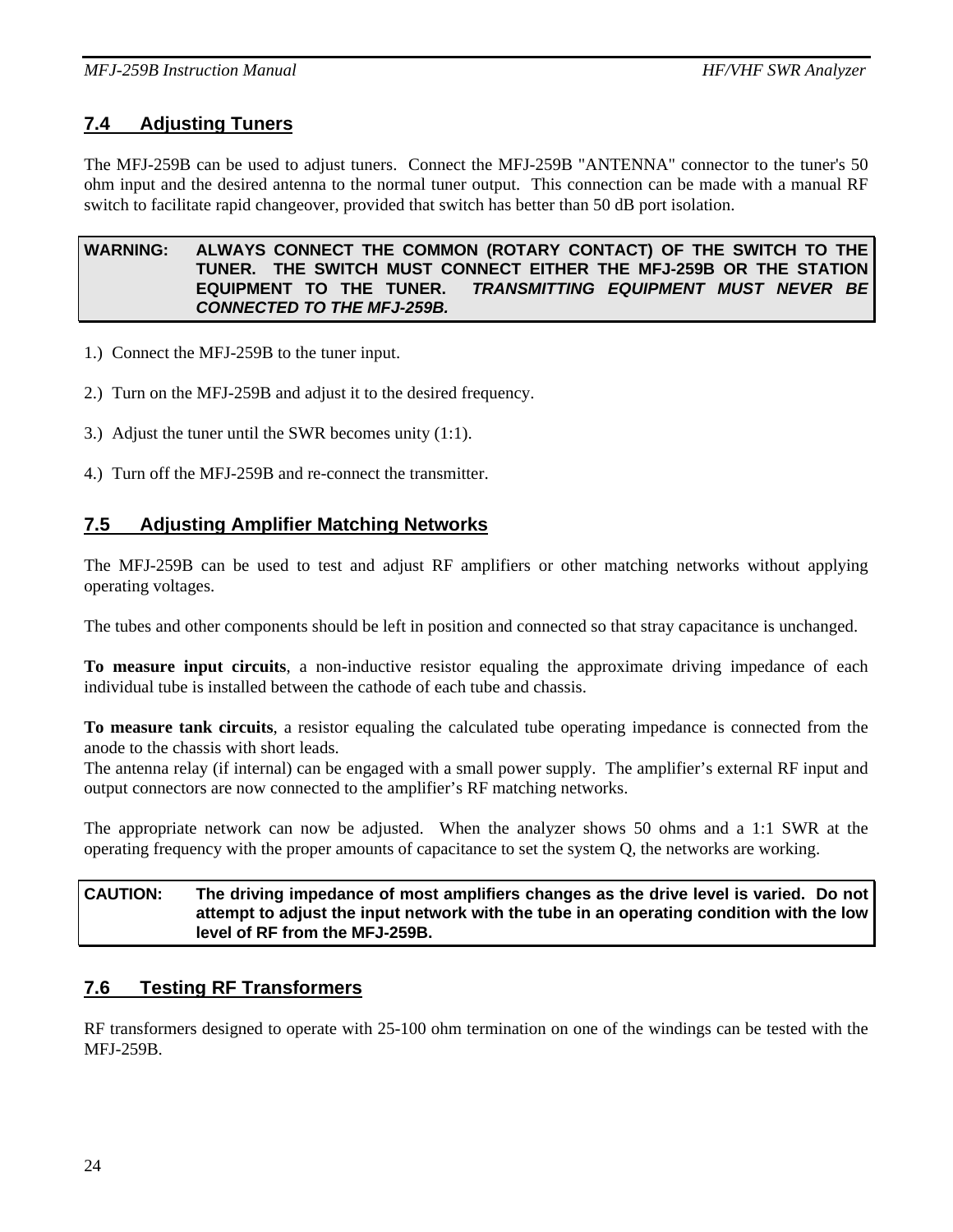#### *MFJ-259B Instruction Manual HF/VHF SWR Analyzer*

The 25 to 100 ohm winding is connected through a very short (less than one electrical degree long) 50 ohm cable to the "ANTENNA" connector on the MFJ-259B. The other winding(s) of the transformer is terminated with a low inductance resistor equal to the desired load impedance. The MFJ-259B can then be swept through the desired transformer frequency range. The impedance and bandwidth of the RF transformer can be measured.

Transformer efficiency can be measured by comparing the source voltage from the MFJ-259B to the load voltage, and using standard power level conversions.

# **7.7 Testing Baluns**

Baluns can be tested by connecting the 50 ohm unbalanced side to the MFJ-259B "ANTENNA" connector. The balun must be terminated with two equal value load resistors in series. The resistor combination must have total resistance equal to balun impedance. For example, a pair of 100 ohm carbon resistors are required to properly test the 200 ohm secondary of a 4:1 balun (50 ohm input).

Measure SWR while moving a jumper wire from point "A" through point "C".



A properly designed current balun is the type most effective for maintaining current balance. It has the highest power capability and lowest loss for given materials. It should show a low SWR over the entire operating range of the balun with the clip lead in any of the three positions.

A well designed voltage balun should show a low SWR over the entire operating range when the clip lead is in position "B". It will show a poor SWR when the clip lead is in position "A" and "C". SWR should be about the same in either position "A" or "C".

A voltage balun should also be tested by disconnecting the outer connections of the two resistors and connecting each resistor in parallel. If the voltage balun is operating properly the SWR will be very low with the resistors connected from either output terminal to ground.



# **7.8 Testing RF Chokes**

Large RF chokes usually have frequencies where the distributed capacitance and inductance form a low impedance "series-resonance". This series resonance occurs because the choke acts like a series of back to back L networks. This causes three problems: